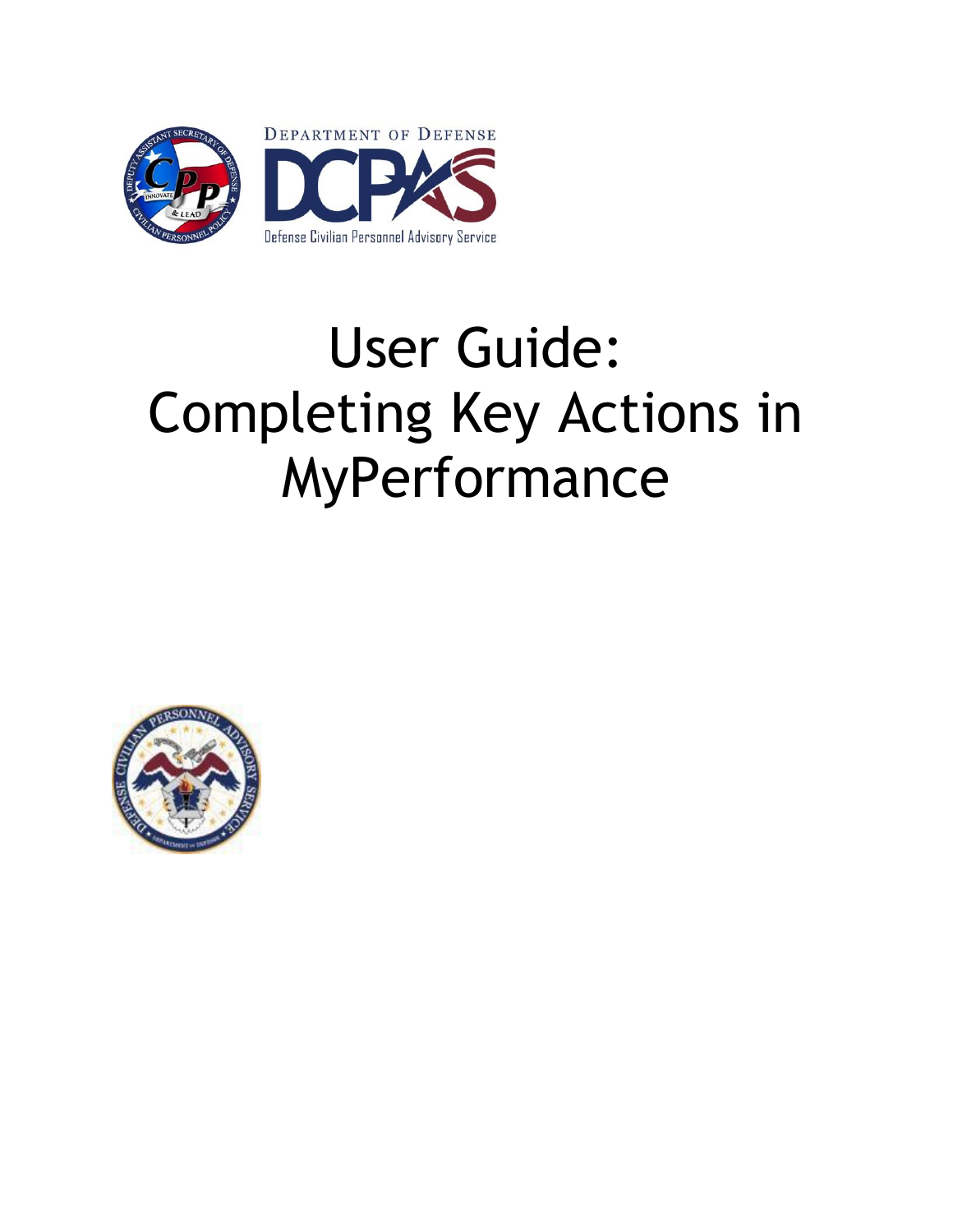## Table of Contents

| <b>SECTION 2 - RATING OFFICIAL  12</b>                                        |  |
|-------------------------------------------------------------------------------|--|
|                                                                               |  |
|                                                                               |  |
|                                                                               |  |
|                                                                               |  |
|                                                                               |  |
|                                                                               |  |
|                                                                               |  |
|                                                                               |  |
| Request or Document Higher Level Reviewer Approval  15                        |  |
| Request or Document Higher Level Reviewer Re-approval  16                     |  |
|                                                                               |  |
|                                                                               |  |
|                                                                               |  |
|                                                                               |  |
|                                                                               |  |
|                                                                               |  |
|                                                                               |  |
| Track Progress of Performance Plan/Appraisal during the Performance Cycle  20 |  |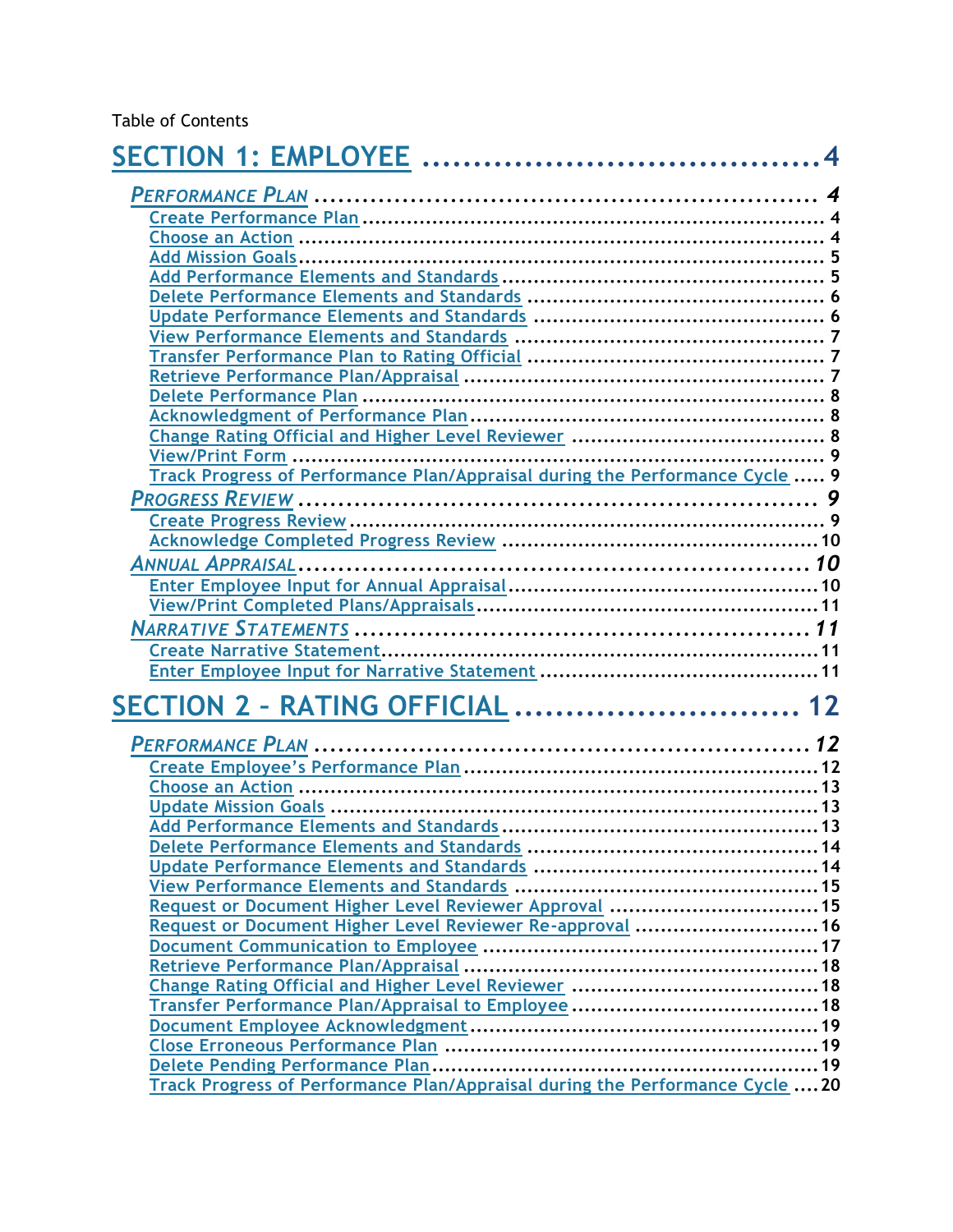| Request or Document Higher Level Reviewer Approval 20               |  |
|---------------------------------------------------------------------|--|
|                                                                     |  |
|                                                                     |  |
|                                                                     |  |
|                                                                     |  |
| Request or Document Higher Level Reviewer Approval 22               |  |
|                                                                     |  |
|                                                                     |  |
|                                                                     |  |
|                                                                     |  |
|                                                                     |  |
| SECTION 3 - HIGHER LEVEL REVIEWER 25                                |  |
|                                                                     |  |
|                                                                     |  |
|                                                                     |  |
|                                                                     |  |
|                                                                     |  |
| Return Performance Plan for Change to Rating Official 26            |  |
|                                                                     |  |
|                                                                     |  |
| Return Re-approve Performance Plan for Change to Rating Official 28 |  |
|                                                                     |  |
|                                                                     |  |
|                                                                     |  |
|                                                                     |  |
|                                                                     |  |
|                                                                     |  |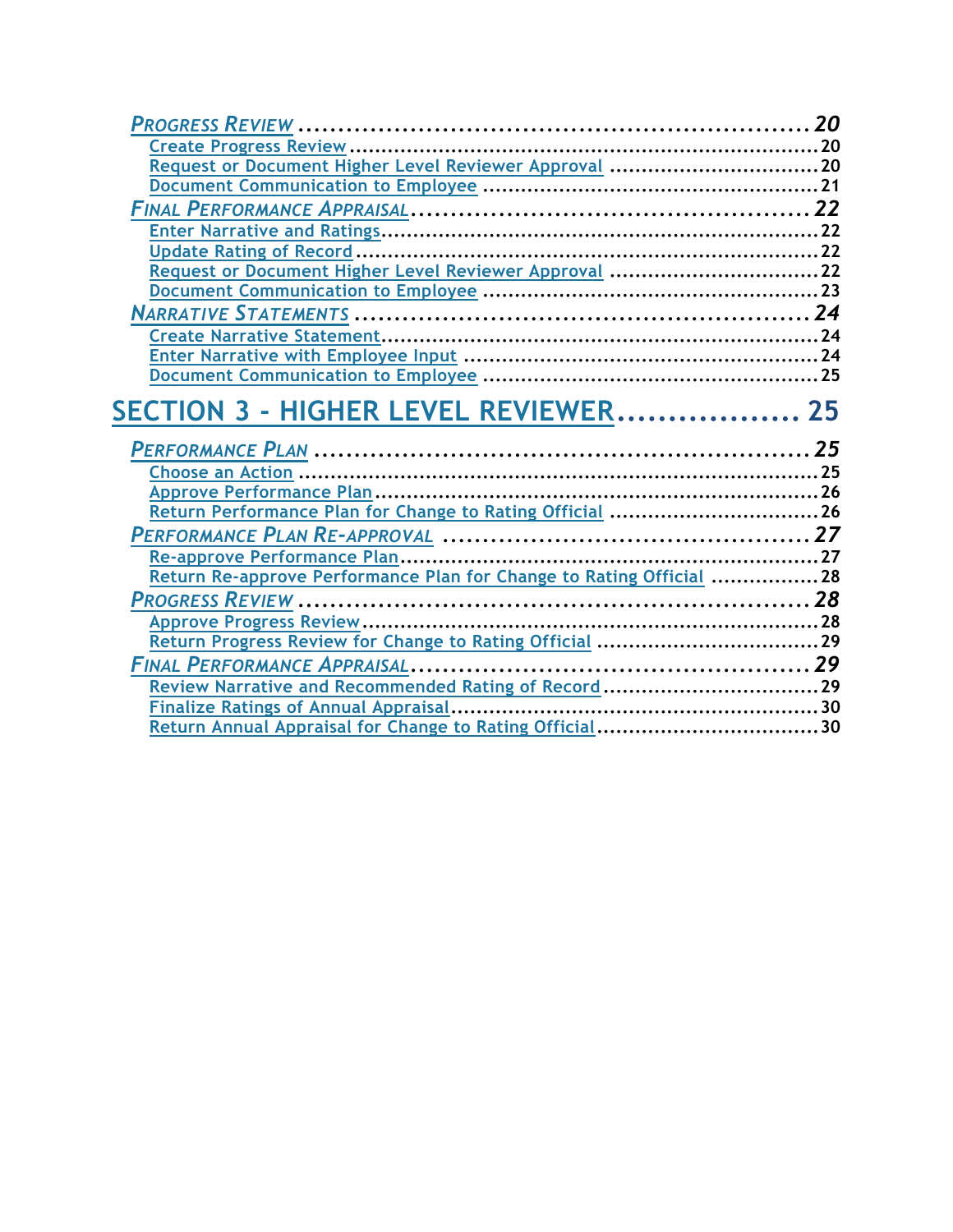# <span id="page-3-0"></span>**Section 1: Employee**

## <span id="page-3-1"></span>**Performance Plan**

#### <span id="page-3-2"></span>**Create Performance Plan**

- 1. Login to *MyBiz+* at https://compo.dcpds.cpms.osd.mil/.
- 2. Select 'MyPerformance' link under Key Services.
- 3. On *MyPerformance Main Page*, create a new performance plan by selecting 'DoD Performance Management Appraisal Program' (DPMAP) from the Create New Plan 'Choose a Plan Type' drop-down menu.
- 4. Select 'Go' button to display *Create Performance Plan* page*.*
- 5. Employee Information is available for reference consisting of position information as of the current date. If there are any discrepancies, contact the servicing HRO before moving ahead.
- 6. Review the Setup Details information and make any necessary changes to the default values in the performance plan setup details.
	- If the information is not correct:
	- Enter dates by using calendar icon or enter date (DD-MMM-YYYY)
	- Select magnifying glass icon to the right of the name of the rating official or higher level reviewer, if you need to change.
- 7. To create a new performance plan, select 'Build New Plan' button.
- 8. You will be navigated to *Step 1: Plan Details* tab, review and make any necessary changes.
- 9. Select 'Logout' link in upper right hand corner to end session.

#### <span id="page-3-3"></span>**Choose an Action**

- 1. Begin at *MyPerformance Main Page*.
- 2. Select 'Update' or 'View' from the Action column drop-down menu.
- 3. Select 'Go' button.

NOTE: Choose an Action is available on every tab in the DoD Performance Management Appraisal Program.

4. Select 'Choose an Action drop down arrow, select the action and select 'Go' button to perform different actions throughout the performance cycle.

NOTE: Selection from Choose an Action depends on if you have Update or View capability for your performance plan/appraisal.

- Change Rating Official or Higher Level Reviewer
- Retrieve Plan/Appraisal
- Track Progress
- Return to Main Page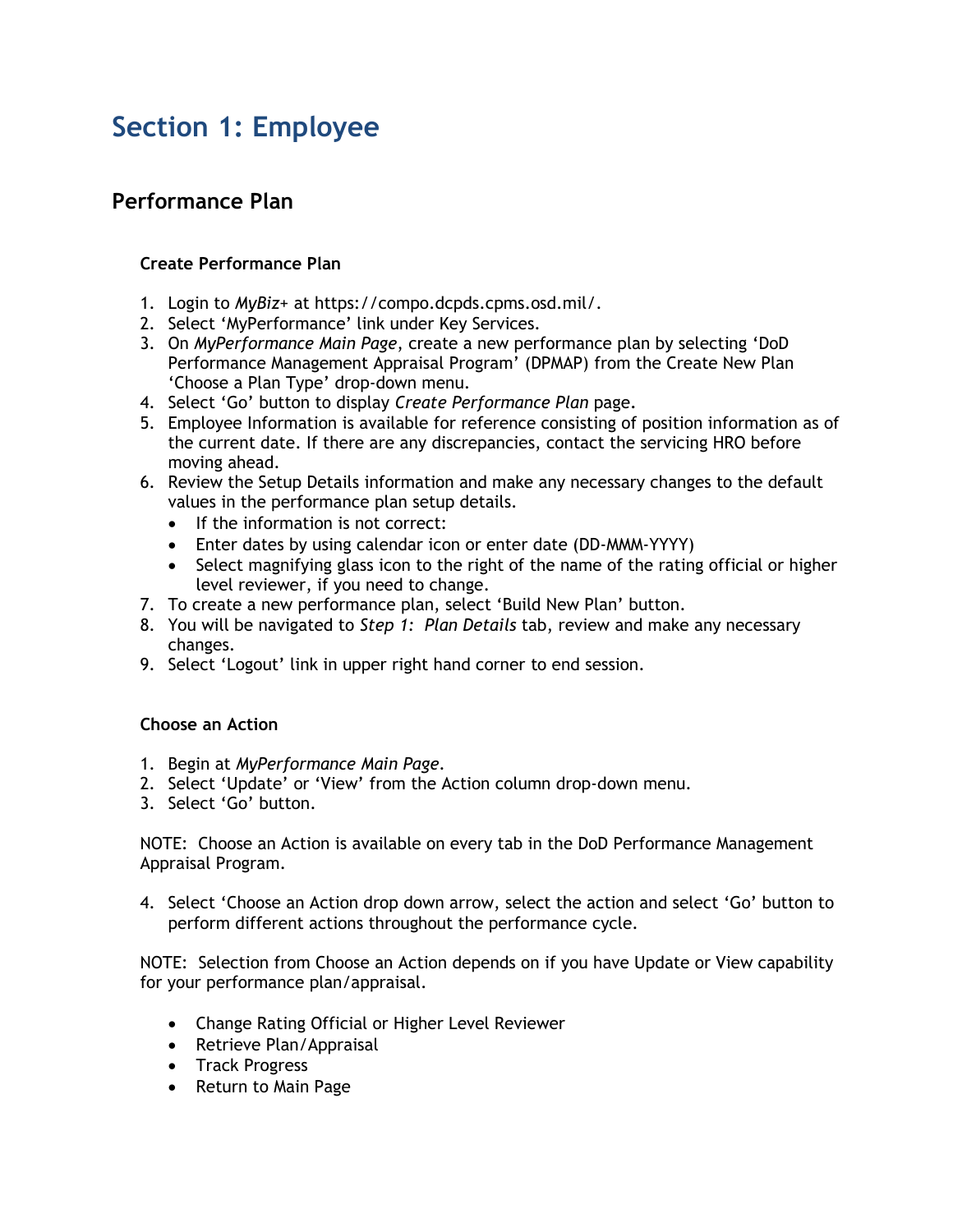#### <span id="page-4-0"></span>**Add Mission Goals**

- 1. Begin at *MyPerformance Main Page*.
- 2. Select 'Update' from the Action column drop-down menu.
- 3. Select 'Go' button.
- 4. Select *Step 2: Mission Goals* tab.
- 5. Enter organization's goals and priorities.
	- If information is not included about your Component's goals and priorities, employees are encouraged to provide this information. It helps you write effective performance elements that align with your Component's mission goals and priorities.
	- You may type directly into the text box or copy and paste from another document. The 'Spell Check' button is available if you wish to check the spelling of the text.
- 6. Select 'Save and Continue' button or *Step 3: Performance Elements and Standards* tab to continue with the process or 'Logout' link in upper right hand corner to end session.

#### <span id="page-4-1"></span>**Add Performance Elements and Standards**

- 1. Begin at *MyPerformance Main Page*.
- 2. Select 'Update' from the Action column drop-down menu.
- 3. Select 'Go' button.
- 4. Select *Step 3: Performance Elements and Standards* tab.
- 5. Select 'Add Performance Element' button to create a new performance element and standard(s).
- 6. Enter Performance Element Title.
- 7. Change the start date, if the default value is incorrect.
- 8. Enter your performance element and standard(s) text. You may type directly into the text box or copy and paste from another document. The 'Spell Check' button is available if you wish to check the spelling of the text.

**NOTE**: Performance plans must have at least one and no more ten performance elements and standards.

- 9. Select one of the following buttons:
	- Select 'Save' button periodically to save the performance element and standard(s) and continue writing.
	- Select 'Save and Add Another Performance Element' button to save and begin writing another performance element and standard(s).
	- Select 'Go Back to Performance Elements' button when you are finished entering performance elements and standards or do not want to save a performance element and standard(s). Confirm by selecting 'No' button to not save or 'Yes' button to save changes made to the performance element.
- 10. After you have completed adding performance elements and standards, select 'Go Back to Performance Elements' button.
- 11. Select 'Save and Continue' button or *Step 4: Approvals and Acknowledgements* tab to continue with the process or 'Logout' link in upper right hand corner to end session.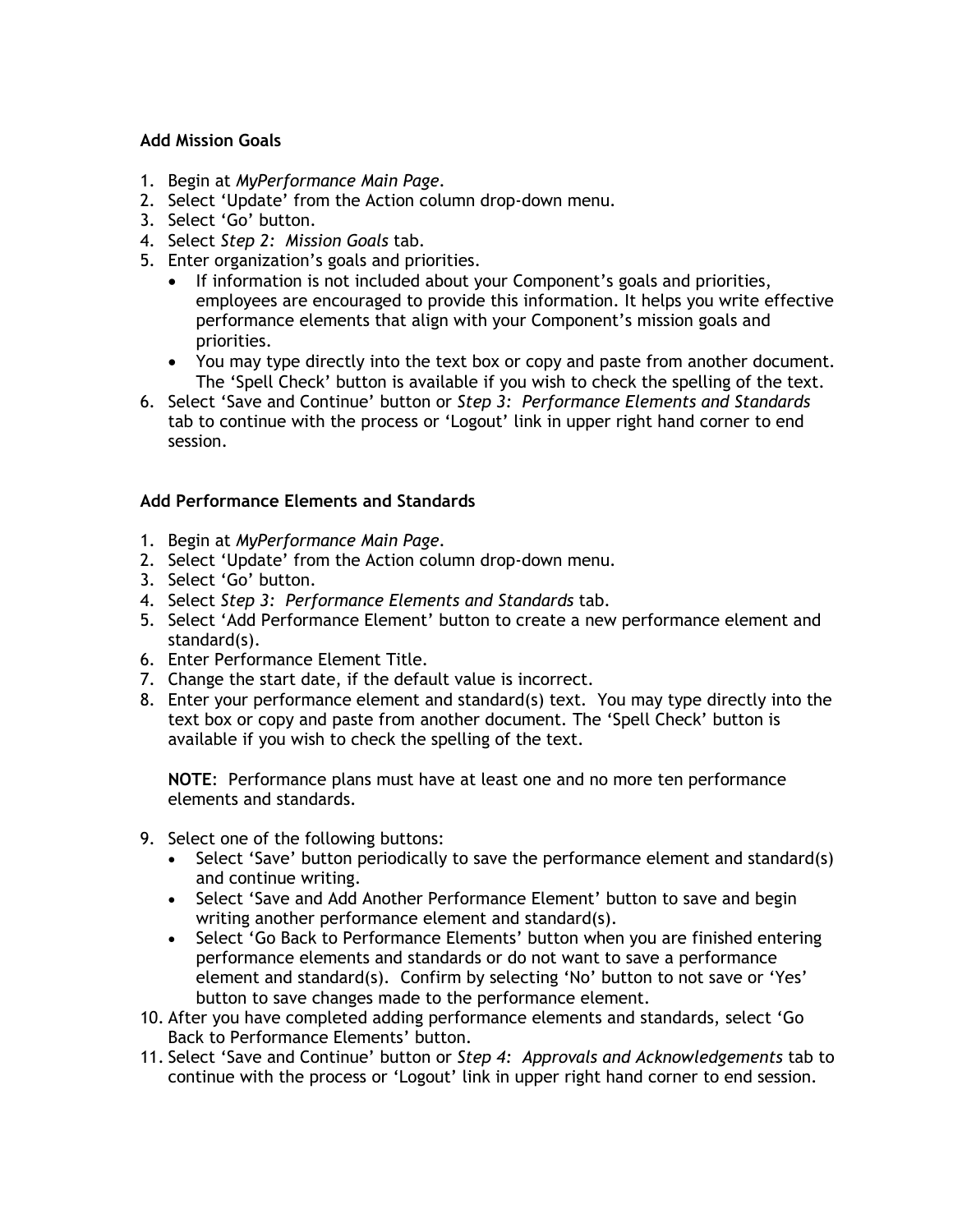#### <span id="page-5-0"></span>**Delete Performance Elements and Standards**

**NOTE:** You may not delete a performance element once it is approved by the higher level reviewer.

- 1. Begin at *MyPerformance Main Page*.
- 2. Select 'Update' from the Action column drop-down menu.
- 3. Select 'Go' button.
- 4. Select *Step 3: Performance Elements and Standards* tab to list the performance elements and standards.
- 5. Select 'Delete' icon for the performance element and standard(s) you want to delete.
- 6. Select 'Save and Continue' button to continue with the process or 'Logout' link in upper right hand corner to end session.

#### <span id="page-5-1"></span>**Update Performance Elements and Standards**

**NOTE**: Employees cannot update an approved performance element and standard(s). Changes to approved elements must be made by rating official. Employees can add new performance elements after the performance plan has been approved; however, the plan status changes to modified status and must be re-approved.

- 1. Begin at *MyPerformance Main Page*.
- 2. Select 'Update' from the Action column drop-down menu.
- 3. Select 'Go' button.
- 4. Select *Step 3: Performance Elements and Standards* tab to list your performance elements.
- 5. Select 'Update' button for the performance element and standard(s) you want to update.
- 6. You can update the following performance element and standard(s) information:
	- Performance element title.
	- Performance element start date.
	- Performance element and standard(s) text.
- 7. Select one of the following buttons:
	- Select 'Save' button periodically to save the performance element and standard(s) and continue writing.
	- Select 'Save and Add Another Performance Element' button to save and begin writing another performance element and standard(s).
	- Select 'Go Back to Performance Elements' button when you are finished entering performance elements and standards or do not want to save a performance element and standard(s). Confirm by selecting 'No' button to not save or 'Yes' button to save changes made to the performance element.
- 8. After you have completed adding performance elements and standards and select 'Go Back to Performance Elements' button.
- 9. Select 'Save and Continue' button or *Step 4: Approvals and Acknowledgements* tab to continue with the process or 'Logout' link in upper right hand corner to end session.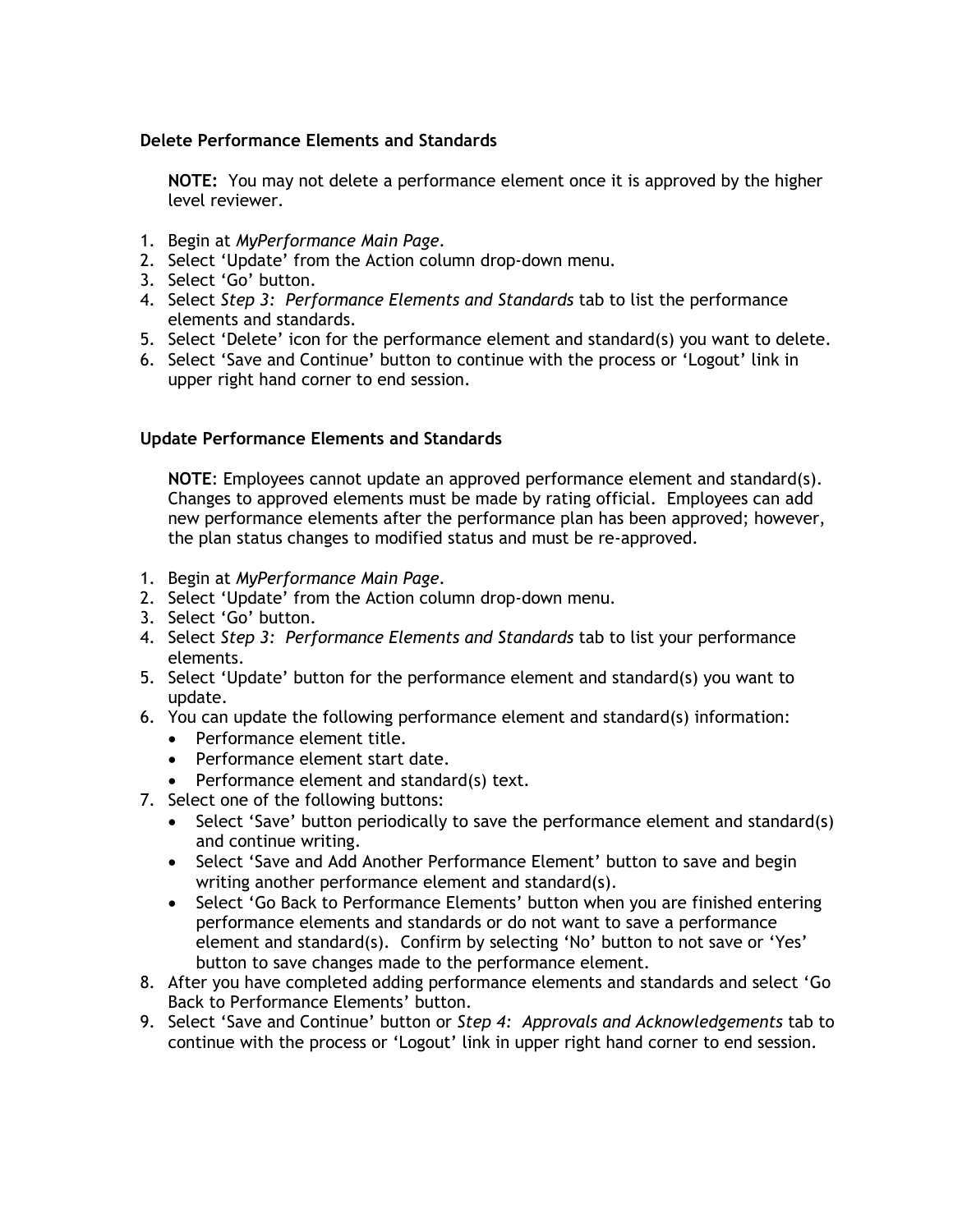#### <span id="page-6-0"></span>**View Performance Elements and Standards**

- 1. Begin at *MyPerformance Main Page*.
- 2. Depending on ownership of performance plan, select 'Update' or 'View' from the Action column drop-down menu.
- 3. Select 'Go' button.
- 4. Select *Step 3: Performance Elements and Standards* tab to list your performance elements and standards.
- 5. To view an existing performance element and standard(s), select 'Update' or 'View' from the Action column.
- 6. After you have completed viewing a performance element and standard(s), select 'Go Back to Performance Elements' button. Continue step to view all performance element and standard(s).
- 7. Select 'Save and Continue' button or *Step 4: Approvals and Acknowledgements* tab to continue with the process or 'Logout' link in upper right hand corner to end session.

#### <span id="page-6-1"></span>**Transfer Performance Plan to Rating Official**

- 1. Begin at *MyPerformance Main Page*.
- 2. Select 'Transfer to Rating Official' from the Action column drop-down menu.
- 3. Select 'Go' button.
- 4. If the rating official has an email address on file, enter an email message to the rating official indicating that you are transferring the performance plan. The 'Spell Check' button is available if you wish to check the spelling of the text.
- 5. Select 'Transfer to Rating Official' without or with email notification button at the top of the *Employee Notification to Rating Official* page.
- 6. You will be navigated back to *MyPerformance Main Page* and a Confirmation message will be displayed at top of page stating that the appraisal has been submitted to the rating official.
- 7. Select 'Logout' link in the upper right hand corner to end session.

#### <span id="page-6-2"></span>**Retrieve Performance Plan/Appraisal**

**NOTE***:* Performance plans can only be retrieved if the new owner has not touched it.

- 1. Begin at *MyPerformance Main Page*.
- 2. Action column reflects View, select 'Retrieve' from the Action column drop-down menu.
- 3. Select 'Go' button.
- 4. The Action column will reflect 'Update' instead of View.
- 5. Proceed with any changes or updates to performance plan and transfer the plan again as previously instructed or select 'Logout' link in upper right hand corner to end session.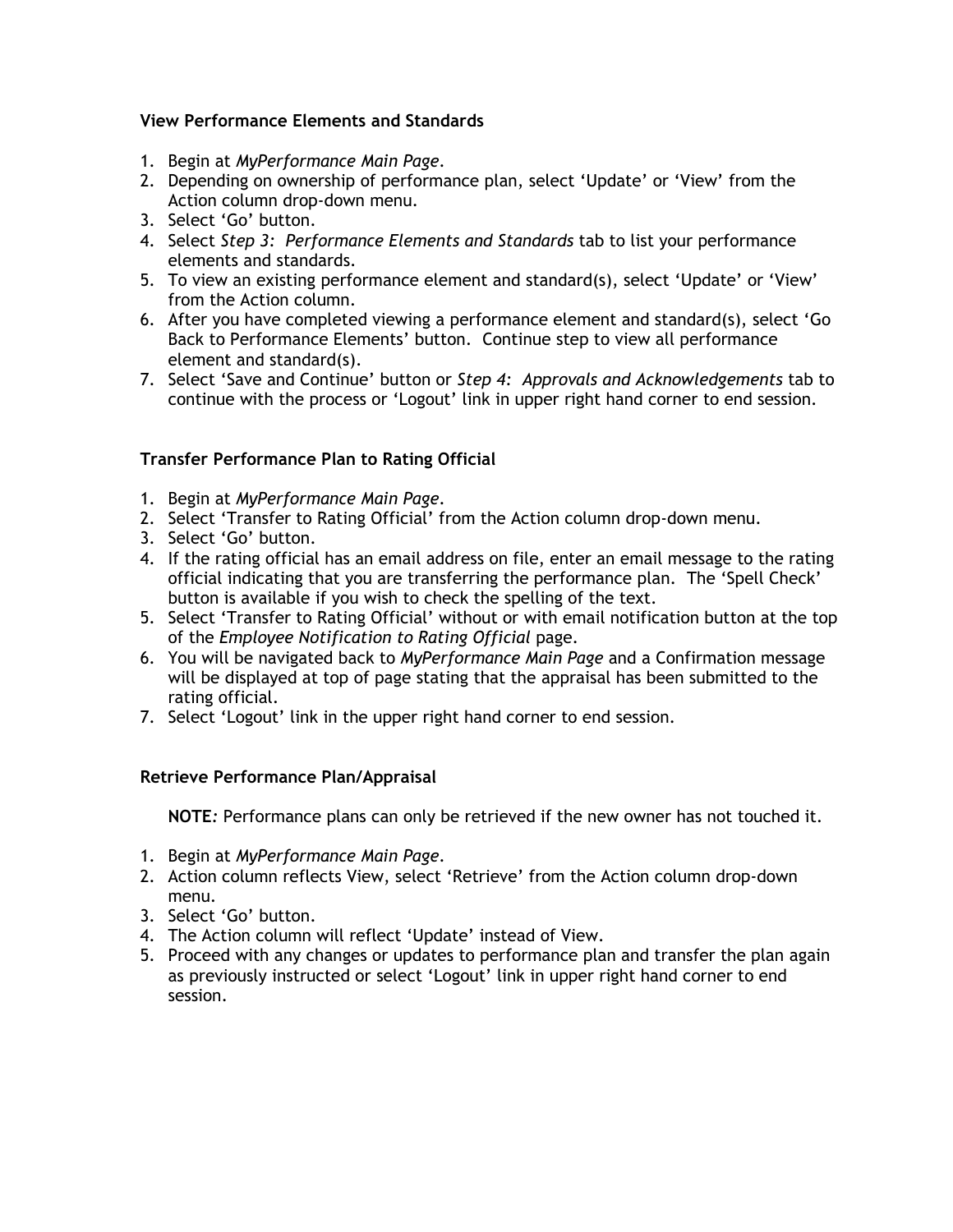#### <span id="page-7-0"></span>**Delete Performance Plan**

**NOTE**: You can only delete a pending performance plan that you created and has not been transferred to the rating official.

- 1. Begin at *MyPerformance Main Page*.
- 2. Select 'Delete' from the Action column drop-down menu.
- 3. Select 'Go' button
- 4. Select 'Yes' button to continue after reviewing warning message. You will be navigated back to *MyPerformance Main Page*.
- 5. Select 'Logout' link in the upper right hand corner to end session.

#### <span id="page-7-1"></span>**Acknowledgment of Performance Plan**

- 1. Begin at *MyPerformance Main Page*.
- 2. Select 'Update' from the Action column drop-down menu.
- 3. Select 'Go' button.
- 4. Select *Step 3: Performance Elements and Standards* tab for a final review.
- 5. Select *Step 4: Approvals and Acknowledgments* tab.
- 6. In Step 4: Employee Acknowledgment, select 'Acknowledge Receipt' button.
- 7. Enter the date you acknowledged the performance plan by selecting the 'calendar' icon or entering date (DD-MMM-YYYY).
- 8. Select 'Save' button. If the rating official has an email on file, they will receive an email notification of your acknowledgement; if not, notify them directly.
- 9. Select 'Choose an Action' drop down arrow in upper right hand corner of screen and select 'Return to Main Page', then select 'Go' button to continue with the process or 'Logout' link in the upper right hand corner to end session.

#### <span id="page-7-2"></span>**Change Rating Official and Higher Level Reviewer**

- 1. Begin at *MyPerformance Main Page*.
- 2. Select 'Change RO and/or HLR' from the Action column drop-down menu.
- 3. Select 'Go' button.
- 4. Use the 'magnifying glass' icon or enter name to change the rating official and/or higher level reviewer.
- 5. Select 'Continue' button to continue with the process.
- 6. If desired, make changes to the email notification message to the rating official/higher level reviewer. If rating official needs to be changed, select 'Change Rating Official' with or without email notification button. If higher level reviewer needs to be changed, select 'Change Higher Level Reviewer' with or without email notification button.
- 7. A Confirmation message is displayed, select 'OK' button to confirm that the rating official/higher level reviewer has been changed. You will be navigated to *MyPerformance Main Page*.
- 8. Select 'Logout' link in the upper right hand corner to end session.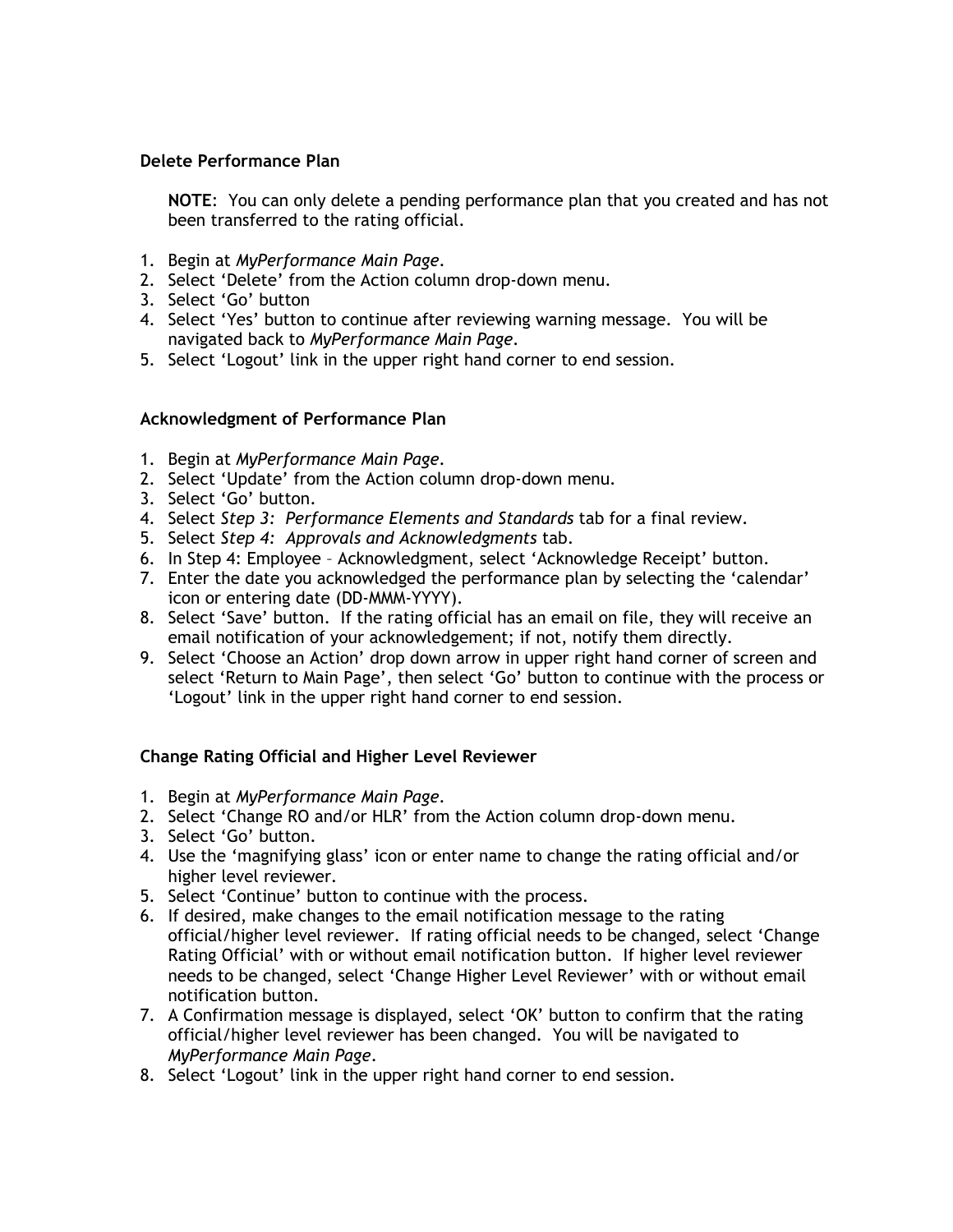#### <span id="page-8-0"></span>**View/Print Form**

- 1. Begin at *MyPerformance Main Page*.
- 2. Select 'View/Print Form' from the Action column drop-down menu.
- 3. Select 'Go' button.
- 4. 'Select View/Print Form' button.
- 5. You can open, save or cancel the PDF file. Select 'Open' button.
- 6. Review Working Copy of DD Form 2906 and print, if desired, and select 'X' at the top right hand corner to close.
- 7. Select 'Logout' link in upper right hand corner to end session.

#### <span id="page-8-1"></span>**Track Progress of Performance Plan/Appraisal during the Performance Cycle**

**NOTE**: Track Progress displays the plan, progress review and annual appraisal progress and what still must be completed.

- 1. Begin at *MyPerformance Main Page*.
- 2. Select 'Track Progress' from the Action column drop-down menu.
- 3. Select 'Go' button.
- 4. Review the status of performance plan.
- 5. Select 'Print' button to print track progress.
- 6. Select 'Go Back' button to continue or 'Logout' link in upper right hand corner to end session.

## <span id="page-8-2"></span>**Progress Review**

#### <span id="page-8-3"></span>**Create Progress Review**

**NOTE:** Employee has to acknowledge the performance plan before the *Progress Review* tab will available.

- 1. Begin at *MyPerformance Main Page*.
- 2. Select 'Update' from the Action column drop-down menu.

**NOTE**: The current status is 'Plan Approved.

- 3. Select 'Go' button.
- 4. Select *Progress Reviews* tab.
- 5. Select 'Create Progress Review' button.
- 6. The *Assessments* tab is open.

**IMPORTANT NOTE**: Please disregard the Assessments tab as this does not apply to DPMAP, system modifications are pending.

7. Select 'Return to Progress Reviews' button or 'Logout' link in upper right hand corner to end session.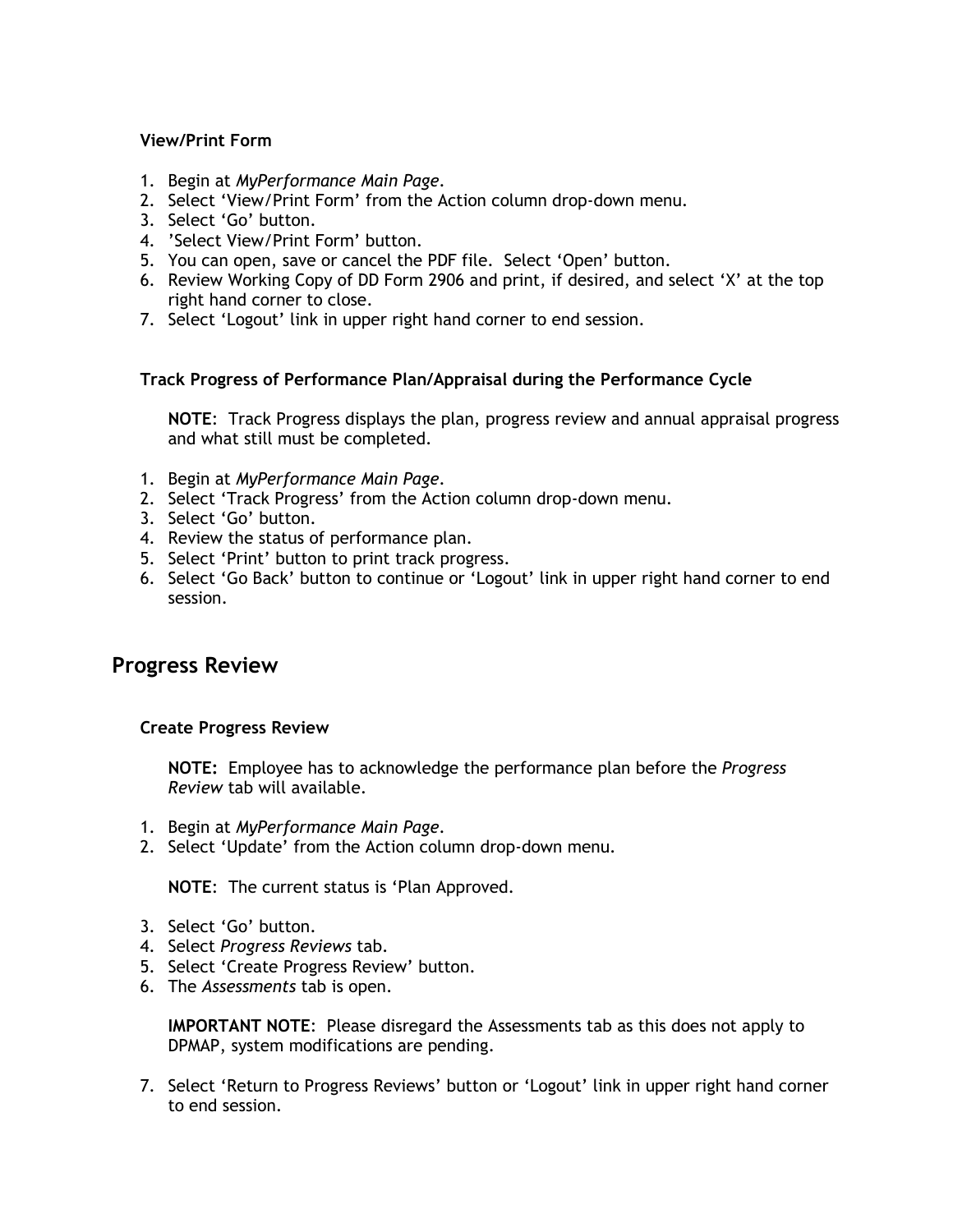#### <span id="page-9-0"></span>**Acknowledge Completed Progress Review**

- 1. Begin at *MyPerformance Main Page*.
- 2. Select 'Update' from the Action column drop-down menu.

**NOTE:** The current status is 'Progress Review in Progress.'

- 3. Select 'Go' button.
- 4. Select *Progress Reviews* tab and 'Update' button, then navigate to *Approvals and Acknowledgments* tab.
- 5. In 'Step 4: Employee Acknowledgment', select 'Acknowledge Receipt' button.
- 6. Enter the date you acknowledged the progress review by selecting the 'calendar' icon or enter date (DD-MMM-YYYY).
- 7. Select 'Return to Progress Reviews' button to continue with the process. Selecting the 'View History' button will display a PDF file of the progress review.
- 8. Select 'Logout' link in upper right hand corner to end session.

## <span id="page-9-1"></span>**Annual Appraisal**

#### <span id="page-9-2"></span>**Enter Employee Input for Annual Appraisal**

- 1. Begin at *MyPerformance Main Page*.
- 2. Select 'Update' from the Action column drop-down menu.

**NOTE:** The current status is 'Progress Review Completed' or 'Plan Approved.'

- 3. Select 'Go' button.
- 4. Select *Annual Appraisal* tab which opens the *Assessments* tab.
- 5. Select radio button for the performance element and standard(s) for which you want to enter input.
- 6. Type input into the box. You may copy and paste this data into the appropriate box from MS Word or 'My Journal'. The 'Spell Check' button is available if you wish to check the spelling of the text.
- 7. Select 'Go to Next Performance Element' button for each performance element and standard(s). Repeat steps 5, 6 and 7 until input is complete. Select 'Go Back to Top of Page' button when all input has been entered.
- 8. Transfer input to your rating official by selecting the 'Choose an Action' drop down arrow in upper right hand corner of screen and select 'Transfer to Rating Official', then select 'Go' button.
- 9. If the rating official has an email address on file, enter an email message to the rating official indicating that you are transferring the annual appraisal. The 'Spell Check' button is available if you wish to check the spelling of the text.
- 10. Select 'Transfer to Rating Official' without or with email notification button at the top of the *Employee Notification to Rating Official* page.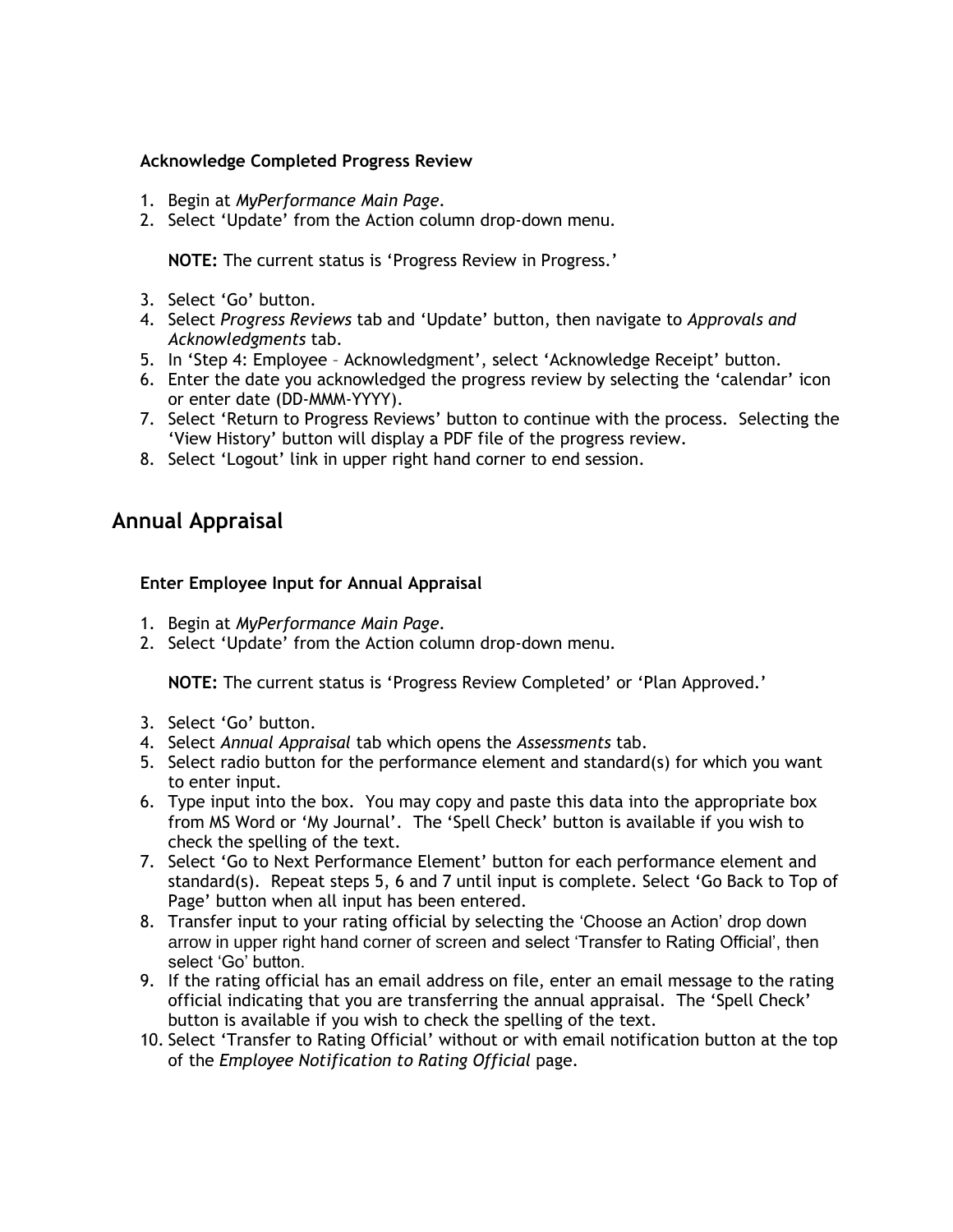- 11. You will be navigated back to *MyPerformance Main Page* and a Confirmation message will be displayed at top of page stating that the appraisal has been submitted to the rating official.
- 12. Select 'Logout' link in the upper right hand corner to end session.

#### <span id="page-10-0"></span>**View/Print Completed Plans/Appraisals**

- 1. Begin at *MyPerformance Main Page*.
- 2. Select 'Show Completed Plans/Appraisals' link at the bottom left hand corner of page.
- 3. Enter the ending appraisal year in Appraisal Year and select DoD Annual Appraisal from the list of values for the Event to limit your search.
- 4. Select 'Find' button.
- 5. Select printer icon under the Reports/Forms column. You can open, save or cancel the PDF file. Select 'Open' button.
- 6. Review the appraisal and select red 'X' at the top right hand corner to close or select 'Logout' link in upper right hand corner to end session.

## <span id="page-10-1"></span>**Narrative Statements**

#### <span id="page-10-2"></span>**Create Narrative Statement**

- 1. Begin at *MyPerformance Main Page*.
- 2. Select 'Update' from the Action column drop-down menu.
- 3. Select 'Go' button.
- 4. Select *Narrative Statements* tab.
- 5. Select 'Create Narrative Statement' button. Select 'Yes' button to continue after reviewing information message.
- 6. Select 'Go Back to Narrative Statements' button or 'Logout' link in upper right hand corner to end your session.

#### <span id="page-10-3"></span>**Enter Employee Input for Narrative Statement**

- 1. Begin at *MyPerformance Main Page*.
- 2. Select 'Update' from the Action column drop-down menu.
- 3. Select 'Go' button.
- 4. Select *Narrative Statements* tab.
- 5. Select 'Update' button from the Action column.
- 6. The *Assessments* tab is open.
- 7. Select radio button for the performance element and standard(s) for which you want to enter input.
- 8. Enter input into the 'Employee Input' box. You may copy and paste this data into the appropriate box from MS Word or 'My Journal'. The 'Spell Check' button is available if you wish to check the spelling of the text.
- 9. Select 'Go to Next Performance Element' button for each performance element and standard(s).Repeat steps 7, 8 and 9 until input is complete. Select 'Go Back to Top of Page' button when all inputs have been entered.
- 10. Select 'Return to Narrative Statements' button.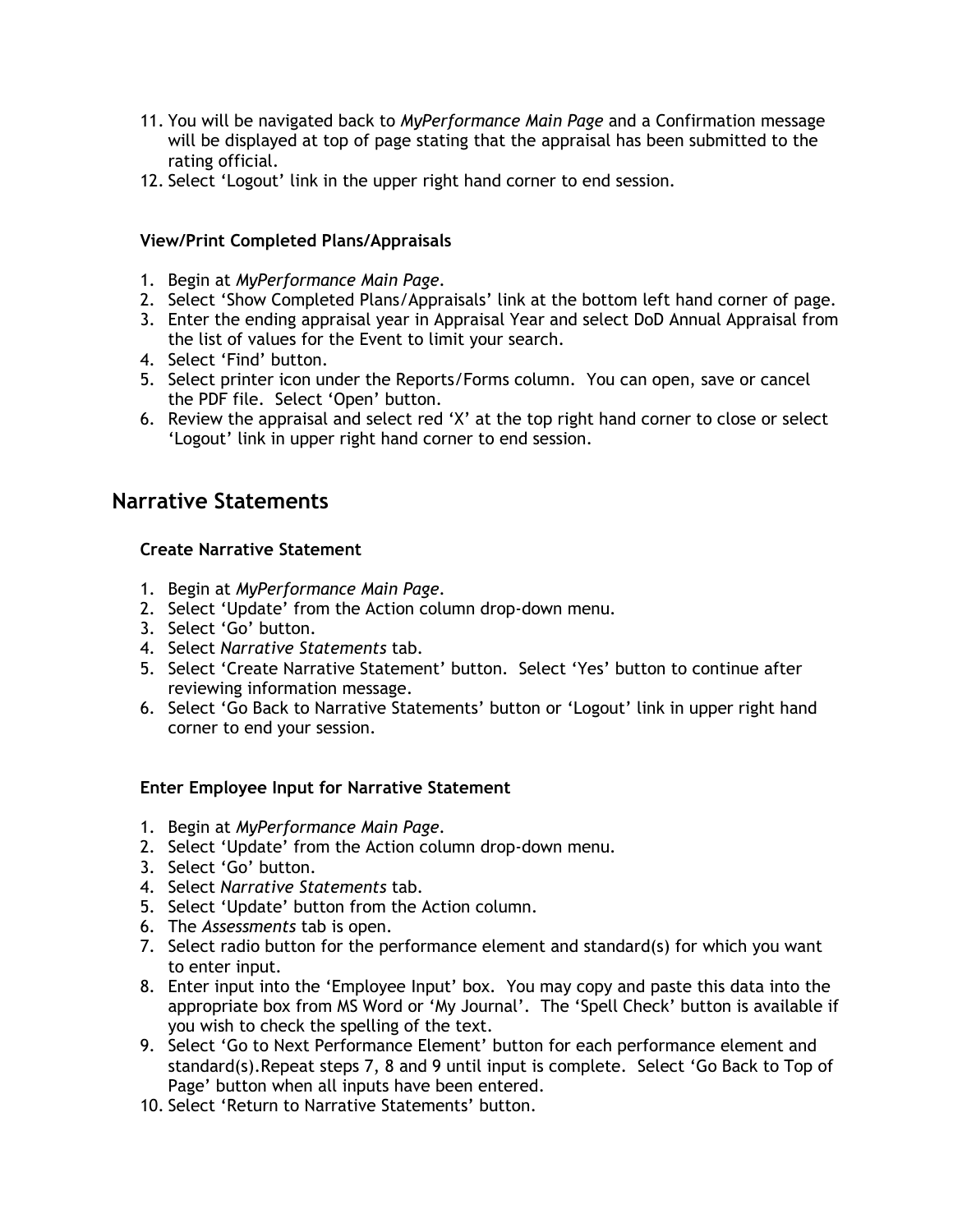- 11. Transfer input to your rating official by selecting the 'Choose an Action' drop down arrow in upper right hand corner of screen and select 'Transfer to Rating Official', then select 'Go' button.
- 12. If the rating official has an email address on file, enter an email message to the rating official indicating that you are transferring the annual appraisal. The 'Spell Check' button is available if you wish to check the spelling of the text.
- 13. Select 'Transfer to Rating Official' without or with email notification button at the top of the *Employee Notification to Rating Official* page.
- 14. You will be navigated back to *MyPerformance Main Page* and a Confirmation message will be displayed at top of page stating that the appraisal has been submitted to the rating official.
- 15. Select 'Logout' link in the upper right hand corner to end session.

# <span id="page-11-0"></span>**Section 2 – Rating Official**

## <span id="page-11-1"></span>**Performance Plan**

#### <span id="page-11-2"></span>**Create Employee's Performance Plan**

- 1. Login to MyBiz+ *at https://compo.dcpds.cpms.osd.mil/*.
- 2. Select '*Performance Management and Appraisal'* link from Manager Functions under Key Services.
- 3. On *MyPerformance Main Page*, create a new performance plan by selecting 'DoD Performance Management Appraisal Program' from the Create New Plan 'Choose a Plan Type' drop-down menu.
- 4. Select 'Go' button.
- 5. Identify the employee from your hierarchy for whom you wish to create a plan and select 'Create' button from the Performance Plan column.
- 6. Review Supervisory Commitment Statement and select Acknowledge button.

**NOTE**: When a Rating Official creates a new plan or updates an existing appraisal, the supervisor must acknowledge that he or she has read and agrees to fulfill the identified responsibilities during the appraisal period each time before working in MyPerformance.

- 7. Review the *Setup Details* information and make any necessary changes to the default values in the performance plan setup details.
	- If the information is not correct:
	- Enter dates by using 'calendar' icon or enter date (DD-MMM-YYYY)
	- Select 'magnifying glass' icon to the right of the name of the rating official or higher level reviewer, if you need to change them.
- 8. To create a new performance plan, select 'Build New Plan' button.
- 9. You will be navigated to *Step 1: Plan Details*, review and make any necessary changes.
- 10. Select 'Logout' link in upper right hand corner to end session.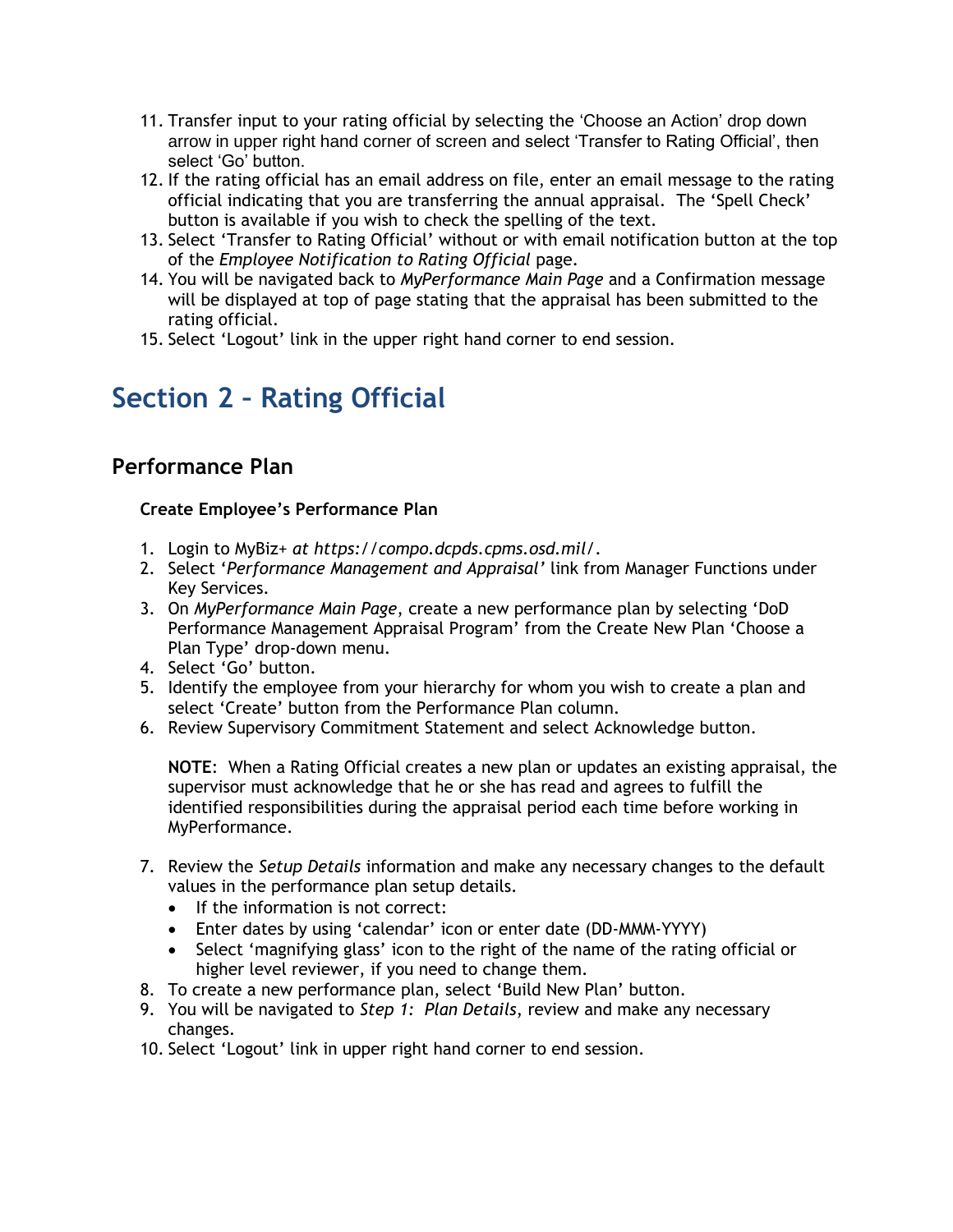#### <span id="page-12-0"></span>**Choose an Action**

- 1. Begin at *MyPerformance Main Page*.
- 2. Select 'Update' or 'View' from the Action column drop-down menu.
- 3. Select 'Go' button.

NOTE: Choose an Action is available on every tab in the DoD Performance Management Appraisal Program.

4. Select 'Choose an Action drop down arrow, select the action and select 'Go' button to perform different actions throughout the performance cycle.

NOTE: Selection from Choose an Action depends on if you have Update or View capability for your employee's performance plan/appraisal.

- Change Rating Official or Higher Level Reviewer
- Retrieve Appraisal
- Transfer to Employee
- Track Progress
- Return to Main Page

#### <span id="page-12-1"></span>**Update Mission Goals**

- 1. Begin at *MyPerformance Main Page*.
- 2. Select 'Update' button from the Action column drop-down menu.
- 3. Select 'Go' button.
- 4. Review Supervisory Commitment Statement and select Acknowledge button.
- 5. Select *Step 2: Mission Goals* tab.
- 6. Enter your organization's goals and priorities.
	- If information is not included about your organization's goals and priorities, you are encouraged to provide this information. It helps your employees write effective performance elements and standards that align with your organization's goals and priorities.
	- You may type directly into the text box or copy and paste from another document. The 'Spell Check' button is available if you wish to check the spelling of the text.
- 7. Select 'Save and Continue' button or *Step 3: Performance Elements and Standards*  tab to continue with the process or 'Logout' link in upper right hand corner to end session.

#### <span id="page-12-2"></span>**Add Performance Elements and Standards**

- 1. Begin at *MyPerformance Main Page*.
- 2. Select 'Update' button from the Action column drop-down menu.
- 3. Select 'Go' button.
- 4. Review Supervisory Commitment Statement and select Acknowledge button.
- 5. Select *Step 3: Performance Elements and Standards* tab.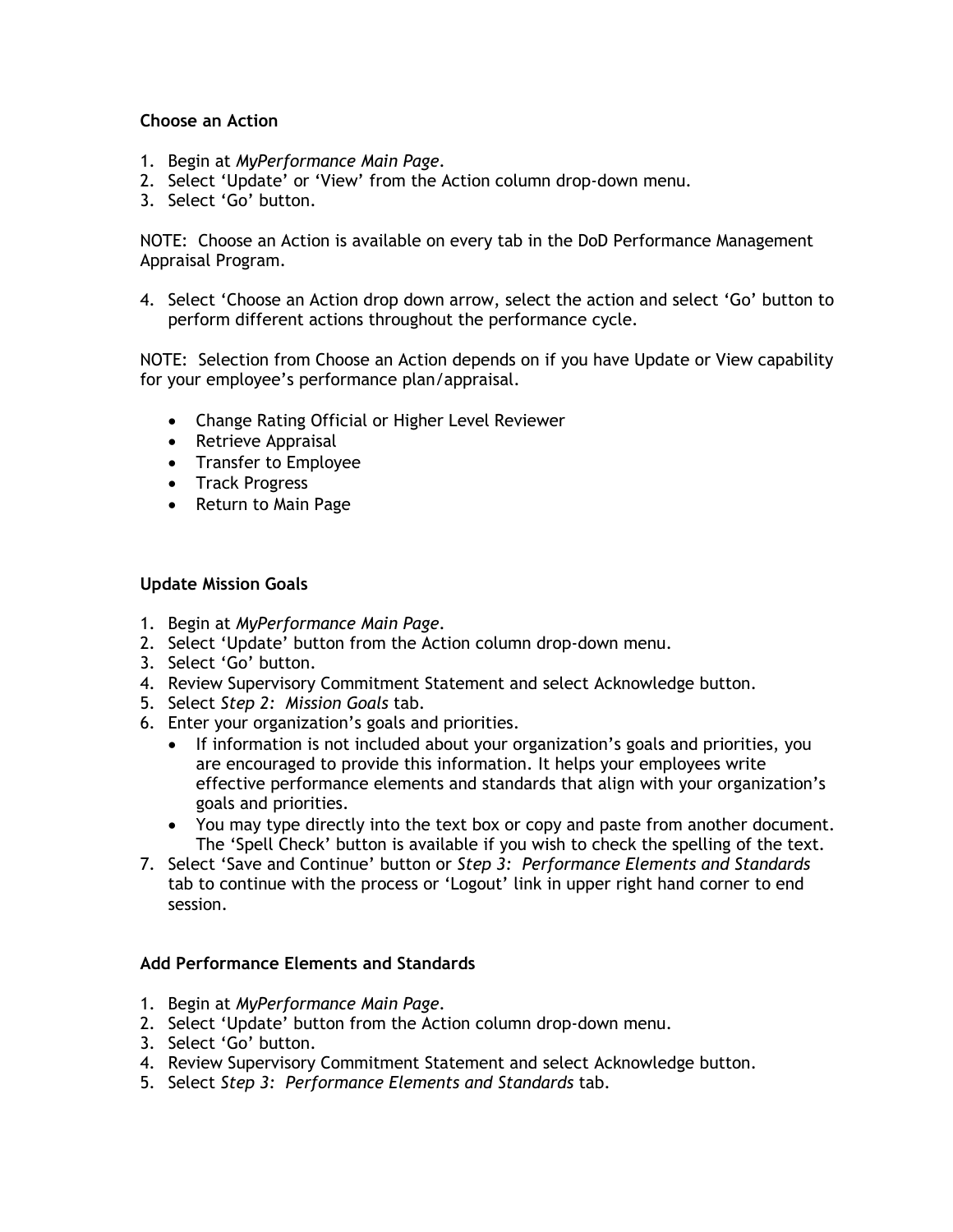- 6. Select 'Add Performance Element' button to create a new performance element and standard(s).
- 7. Enter performance element title.
- 8. Change the start date, if the default value is incorrect.
- 9. Enter your performance element and standard(s) text. You may type directly into the text box or copy and paste from another document. The 'Spell Check' button is available if you wish to check the spelling of the text.

**NOTE**: Performance plans must have at least one and no more ten performance elements and standards.

10. Select one of the following buttons:

- Select 'Save' periodically to save the performance element and standard(s) and continue writing.
- Select 'Save and Add Another Performance Element' to save and begin writing another performance element and standard(s).
- Select 'Go Back to Performance Elements' when you are finished entering performance elements and standards or do not want to save a performance element and standard(s). Confirm by selecting 'No' button to not save or 'Yes' button to save changes made to the performance element.
- 12. After you have completed adding performance elements and standards and select 'Go Back to Performance Elements button.
- 13. Select 'Save and Continue' button or *Step 4: Approvals and Acknowledgements* tab to continue with the process or 'Logout' link in upper right hand corner to end session.

#### <span id="page-13-0"></span>**Delete Performance Elements and Standards**

**NOTE:** Approved performance elements and standards can be deleted by the rating official, but the performance plan will require re-approval.

- 1. Begin at *MyPerformance Main Page*.
- 2. Select 'Update' button from the Action column drop-down menu.
- 3. Select 'Go' button.
- 4. Select *Step 3: Performance Elements and Standards* tab to list the employee's performance elements and standards.
- 5. Select 'Delete' icon for the performance element and standard(s) you want to delete. Confirm by selecting 'No' or 'Yes' button to delete the performance element and standard(s).
- 6. Select 'Save and Continue' button or *Step 4: Approvals and Acknowledgements* tab to continue with the process or 'Logout' link in upper right hand corner to end session.

#### <span id="page-13-1"></span>**Update Performance Elements and Standards**

- 1. Begin at *MyPerformance Main Page*.
- 2. Select 'Update' button from the Action column drop-down menu.
- 3. Select 'Go' button.
- 4. Review Supervisory Commitment Statement and select Acknowledge button.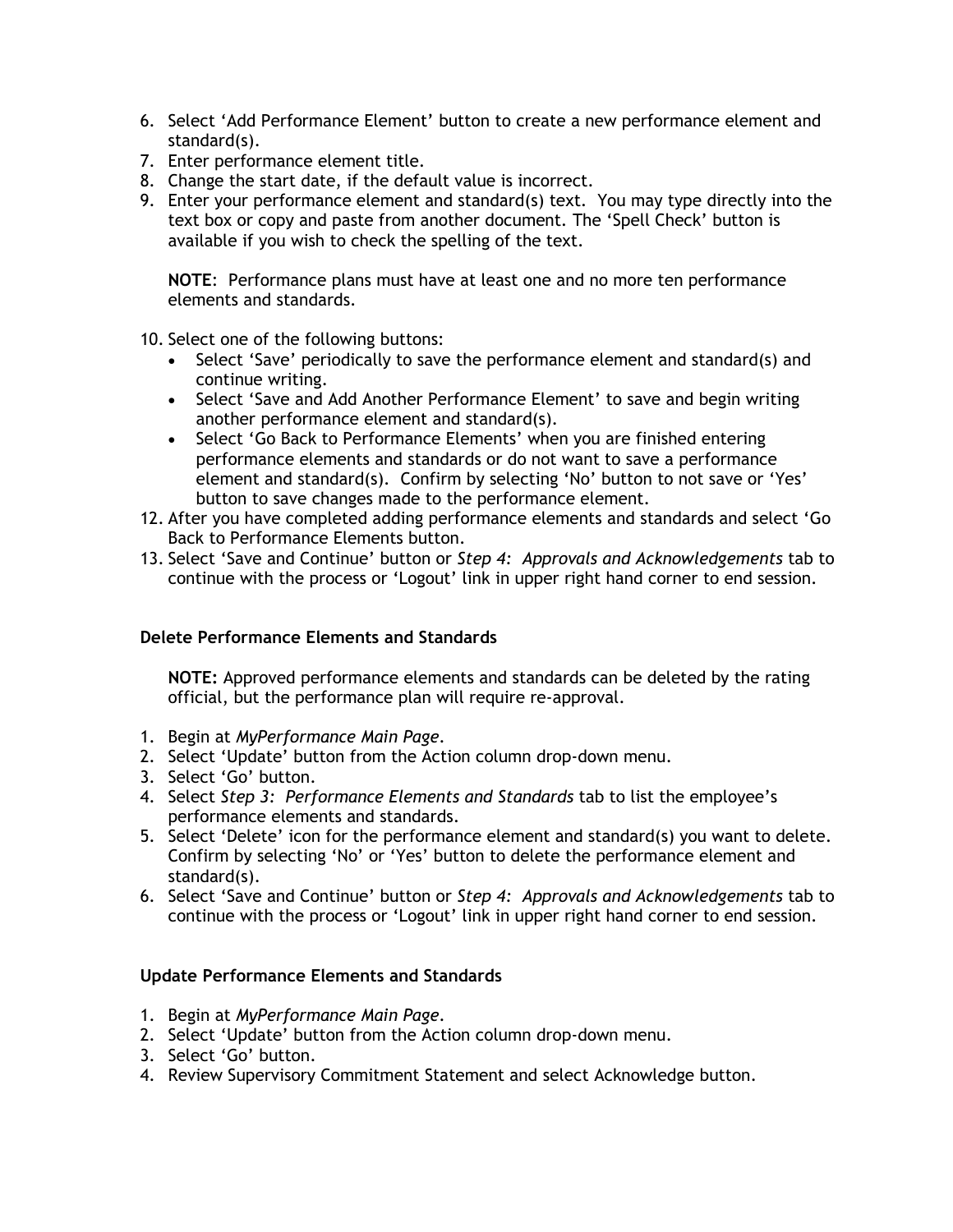- 5. Select S*tep 3: Performance Elements and Standards* tab to list the employee's performance elements and standards.
- 6. RO can update the following performance element and standard(s) information:
	- Performance element title.
	- Performance element start date.
	- Performance element and standard(s) text.
- 7. Select one of the following buttons:
- 8. Select 'Save' periodically to save the performance element and standard(s) and continue writing.
- 9. Select 'Save and Add Another Performance Element' to save and begin writing another performance element and standard(s).
- 10. Select 'Go Back to Performance Elements' when you are finished entering performance elements and standards or do not want to save a performance element and standard(s). Confirm by selecting 'No' button to not save or 'Yes' button to save changes made to the performance element.
- 11. After you have completed adding performance elements and standards, select 'Go Back to Performance Elements' button.
- 12. Select 'Save and Continue' button or'*Step 4: Approvals and Acknowledgements* tab to continue with the process or 'Logout' link in upper right hand corner to end session.

**NOTE**: Approved performance elements and standards can be updated, but the performance plan must be re-approved.

#### <span id="page-14-0"></span>**View Performance Elements and Standards**

- 1. Begin at *MyPerformance Main Page*.
- 2. Select 'Update' or 'View' button from the Action column drop-down menu.
- 3. Select 'Go' button.
- 4. Select *Step 3: Performance Elements and Standards* tab to view the performance elements and standards.
- 5. Select 'Show' link under the Details column to display the performance element and standard(s) or select 'Update' or 'View' button under the Action column to view.
- 6. After you have completed viewing a performance element and standard(s), select 'Return to Performance Elements' button. Continue step to view all performance element and standard(s).
- 7. Select 'Save and Continue' or 'Continue' button or *Step 4: Approvals and Acknowledgements* tab to continue with the process or 'Logout' link in upper right hand corner to end session.

#### <span id="page-14-1"></span>**Request or Document Higher Level Reviewer Approval**

**NOTE:** The higher level reviewer approval process is optional. Check with your Component if higher level approval of the performance plan is required. If required:

- 1. Begin at *MyPerformance Main Page*.
- 2. Select 'Update' from Action column drop-down menu.

**NOTE:** The current status is 'Plan in Progress.'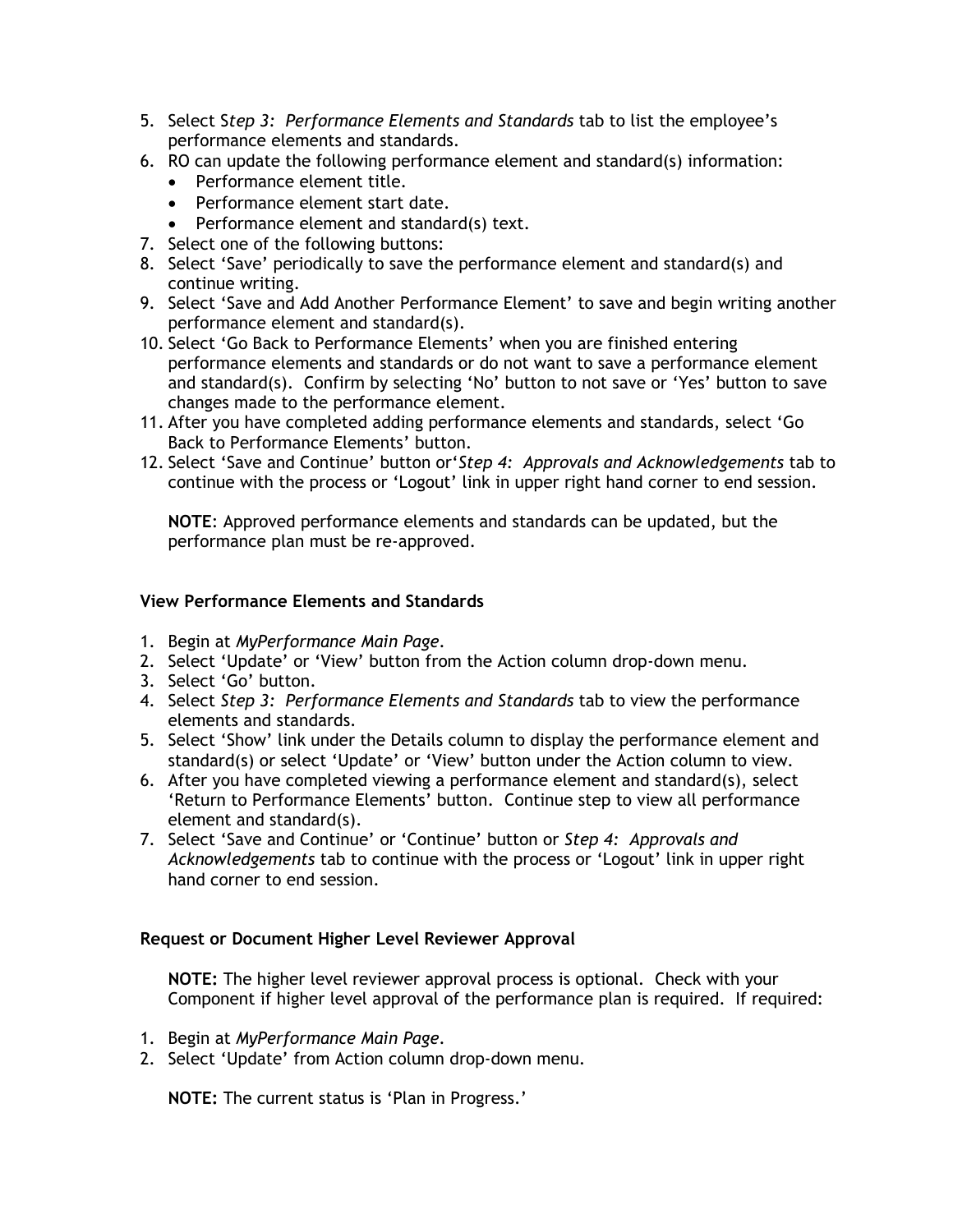- 3. Select 'Go' button.
- 4. Review Supervisory Commitment Statement and select Acknowledge button.
- 5. Select *Step 3:* Approvals and Acknowledgments tab.
- 6. Select 'Start' button in Step 1: Rating Official Request or Document Higher Level Review.
- 7. To request higher level review, select 'Option A Transfer to the Higher Level Reviewer.'

**NOTE**: If you are both the rating official and the higher level reviewer, use Option B.

- Change the name of the higher level reviewer, if necessary.
- Type an email message to higher level reviewer requesting review. The 'Spell Check' button is available if you wish to check the spelling of the text.
- Select 'Transfer to Higher Level Reviewer' without or with email notification button.
- 8. To document higher level review, select 'Option B Document the higher level review has taken place by entering the following information.'
	- Change the name of the higher level reviewer, if necessary.
	- Change Review Date using the calendar icon or enter date (DD-MMM-YYYY).
	- Select a Method of Review from the drop down arrow. If the method is Other, complete the 'Other Method' text field.
	- Select 'Save' button.
	- Certify that the printed copy of the appraisal form accurately presents the performance plan as seen by and approved by the higher level reviewer and the higher level reviewer has signed the appraisal form by selecting 'Yes' button.
- 9. In Step 3: Rating Official Document Communication to Employee, select 'Start' button or 'Logout' link in upper right hand corner to end session.

#### <span id="page-15-0"></span>**Request or Document Higher Level Reviewer Re-approval**

**NOTE**: Re-approval is required when updates are made to the approved performance elements and standards or additional performance elements and standards are added to an approved performance plan.

- 1. Begin at *MyPerformance Main Page*.
- 2. Select 'Update' button from the Action column drop-down menu.

**NOTE:** The current status is 'Plan Approved.'

- 3. Select 'Go' button.
- 4. Review Supervisory Commitment Statement and select Acknowledge button.
- 5. Select *Step 3: Performance Elements and Standards* tab to review the employee's performance elements and standards.
- 6. Select 'Show' link under the Details column to display the performance element and standard(s) or select 'Update' button under the Action column to make any desired changes.
- 7. Select *Step 5: Performance Elements and Standards Re-approvals*' tab. In Step 1: Rating Official - Request or Document Higher Level Review (if required)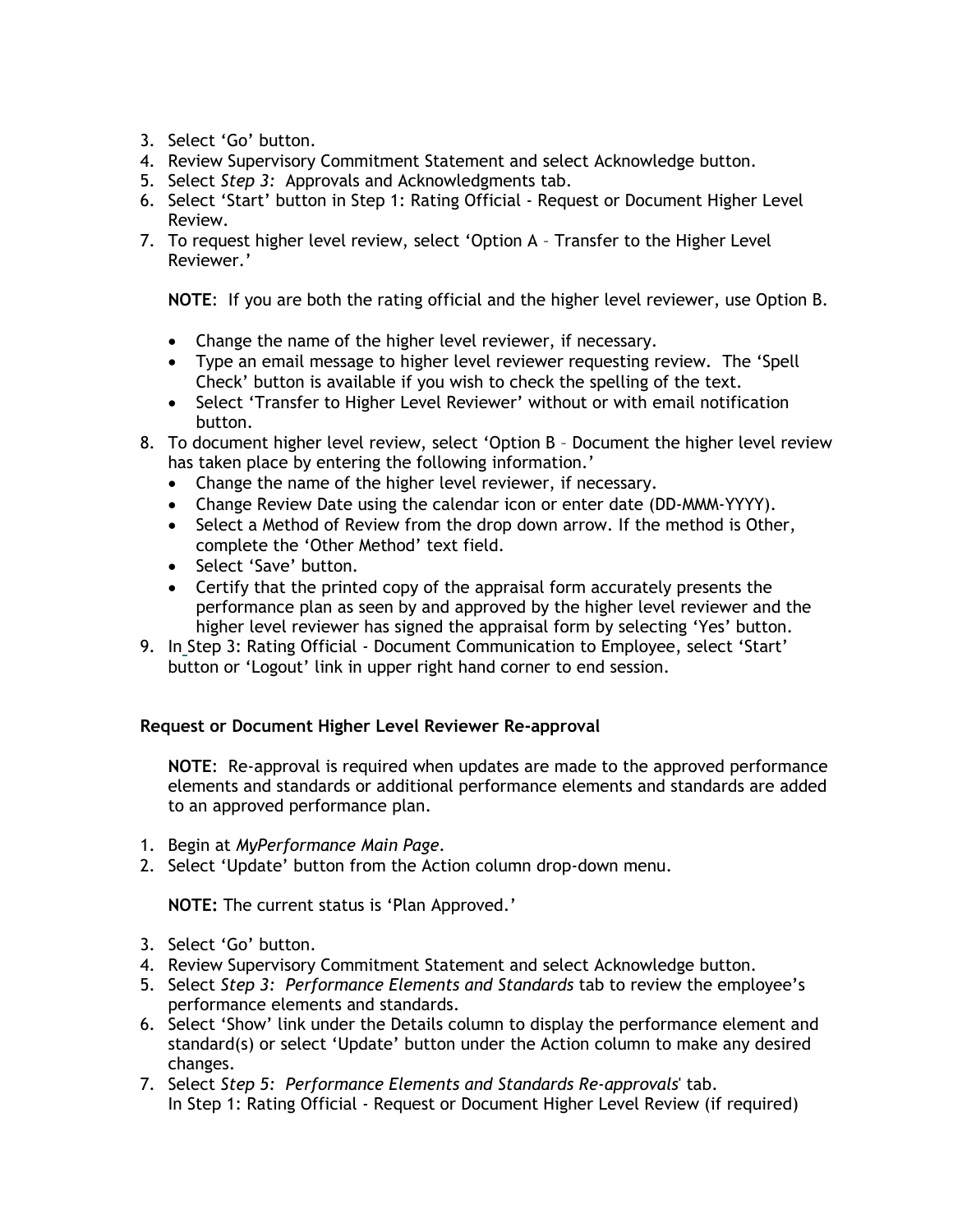**NOTE**: If higher level reviewer review is not required, go to Step 3, select 'Start' button.

10. To request higher level review, select 'Option A – Transfer to the Higher Level Reviewer.'

**NOTE**: If you are both the rating official and the higher level reviewer, use Option B.

- Change the name of the higher level reviewer, if necessary.
- Type an email message to higher level reviewer requesting review. The 'Spell Check' button is available if you wish to check the spelling of the text.
- Select 'Transfer to Higher Level Reviewer' without or with email notification button.

NOTE: Current status is 'Plan Pending HLR Review.'

- 11. To document higher level review, select 'Option B Document the higher level review has taken place by entering the following information.'
	- Change the name of the higher level reviewer, if necessary.
	- Change Review Date using the calendar icon or enter date (DD-MMM-YYYY).
	- Select a Method of Review from the drop down arrow. If the method is Other, complete the 'Other Method' text field.
	- Select 'Save' button.
	- Certify that the printed copy of the appraisal form accurately presents the performance plan as seen by and approved by the higher level reviewer and the higher level reviewer has signed the appraisal form by selecting 'Yes' button.
- 12. In Step 3: Rating Official Document Communication to Employee, select 'Start' button or 'Logout' link in upper right hand corner to end session.

#### <span id="page-16-0"></span>**Document Communication to Employee**

- 1. Begin at *MyPerformance Main Page*.
- 2. Select 'Update' button from the Action column drop-down menu.

**NOTE:** The current status is 'Plan Reviewed by HLR.'

- 3. Select 'Go' button.
- 4. Review Supervisory Commitment Statement and select Acknowledge button.
- 5. Select *Step 4: Approvals and Acknowledgments* tab.
- 6. Select 'Start' button in Step 3: Rating Official Document Communication to Employee.
- 7. Enter the following information:
	- Date the communication to the employee occurred in the 'Communication Date' field.
	- Select 'Communication Method' from drop-down menu. If the method is Other, complete the 'Other' text field.
- 8. Select 'Save and Transfer to Employee for Acknowledgment' button.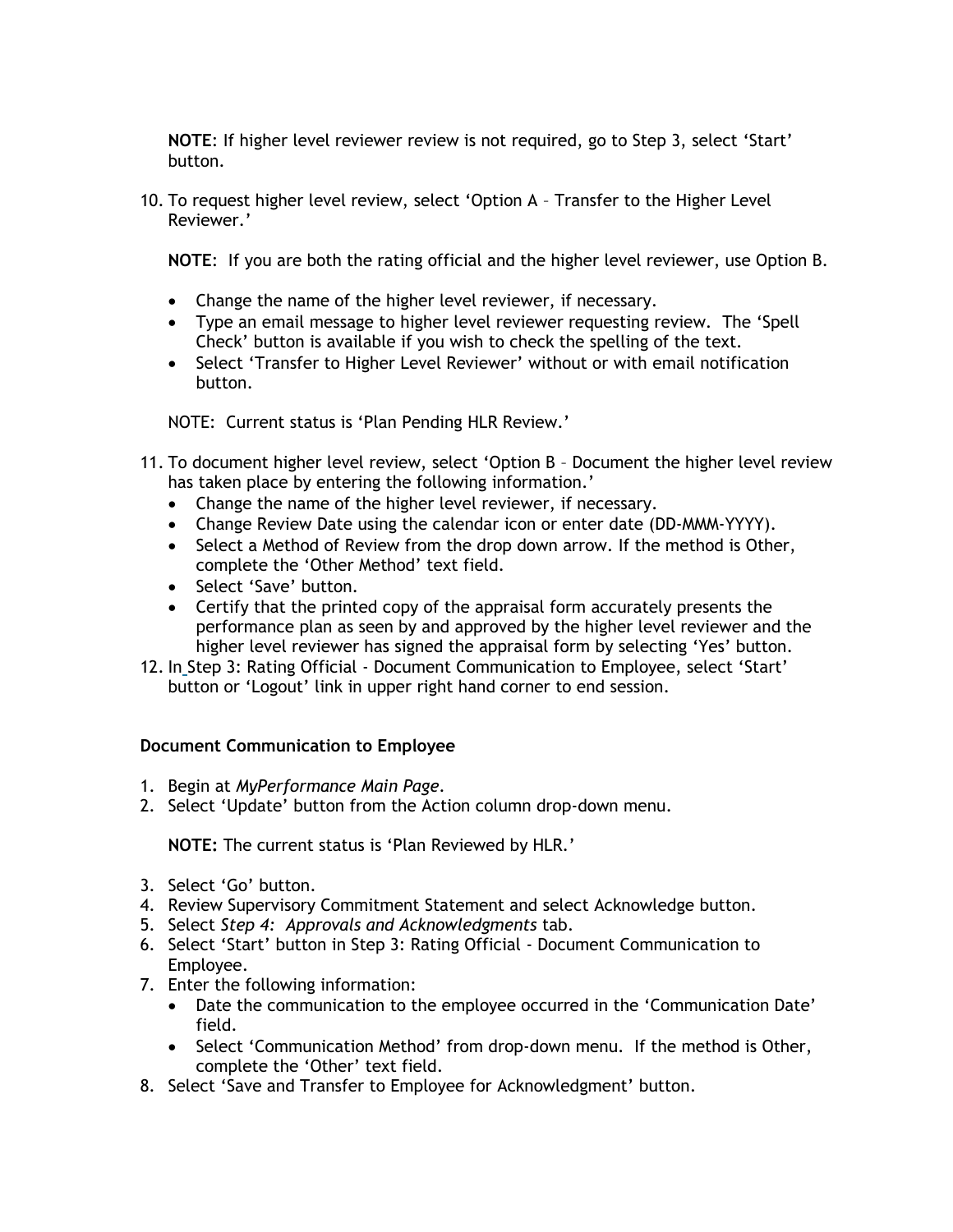- 9. If desired, make changes to the notification email message to the employee and select 'Transfer to Employee' without or with email notification button to complete the transfer.
- 10. Select another employee's plan/appraisal for action from *MyPerformance Main Page* or 'Logout' link in upper right hand corner to end session.

#### <span id="page-17-0"></span>**Retrieve Performance Plan/Appraisal**

- 1. Begin at *MyPerformance Main Page*.
- 2. Select 'Retrieve' from the Action column drop-down menu.
- 3. Select 'Go' button.
- 4. The Action column will reflect 'Update' instead of View.
- 5. Select another employee's plan/appraisal for action from *MyPerformance Main Page* or 'Logout' link in upper right hand corner to end session.

#### <span id="page-17-1"></span>**Change Rating Official and Higher Level Reviewer**

- 1. Begin at *MyPerformance Main Page*.
- 2. Select 'Change RO and/or HLR' from the Action column drop-down menu.
- 3. Select 'Go' button.
- 4. Use the 'magnifying glass' icon or enter name to change the rating official and/or higher level reviewer.
- 5. Select 'Continue' button to continue with the process.
- 6. If desired, make changes to the notification email message to the rating official/higher level reviewer. If rating official needs to be changed, select 'Change Rating Official' with or without email notification button. If higher level reviewer needs to be changed, select 'Change Higher Level Reviewer' with or without email notification button.
- 7. Select 'OK' to confirm that the rating official/higher level reviewer has been changed. RO will be navigated to the *MyPerformance Main Page*.
- 8. Select another employee's plan/appraisal for action from *MyPerformance Main Page* or 'Logout' link in upper right hand corner to end session.

#### <span id="page-17-2"></span>**Transfer Performance Plan/Appraisal to Employee**

- 1. Begin at *MyPerformance Main Page*.
- 2. Select 'Transfer to Employee' from the Action column drop-down menu.
- 3. Select 'Go' button.
- 4. If desired, make changes to the notification email message to the employee indicating that you are transferring the performance plan. The 'Spell Check' button is available if you wish to check the spelling of the text.
- 5. Select 'Transfer to Employee' without or with email notification button at the top of the *Email Notification* page.

**NOTE:** Use this method of returning the plan/appraisal to the employee only when it needs to be returned and not part of the *Approvals and Acknowledgments* process.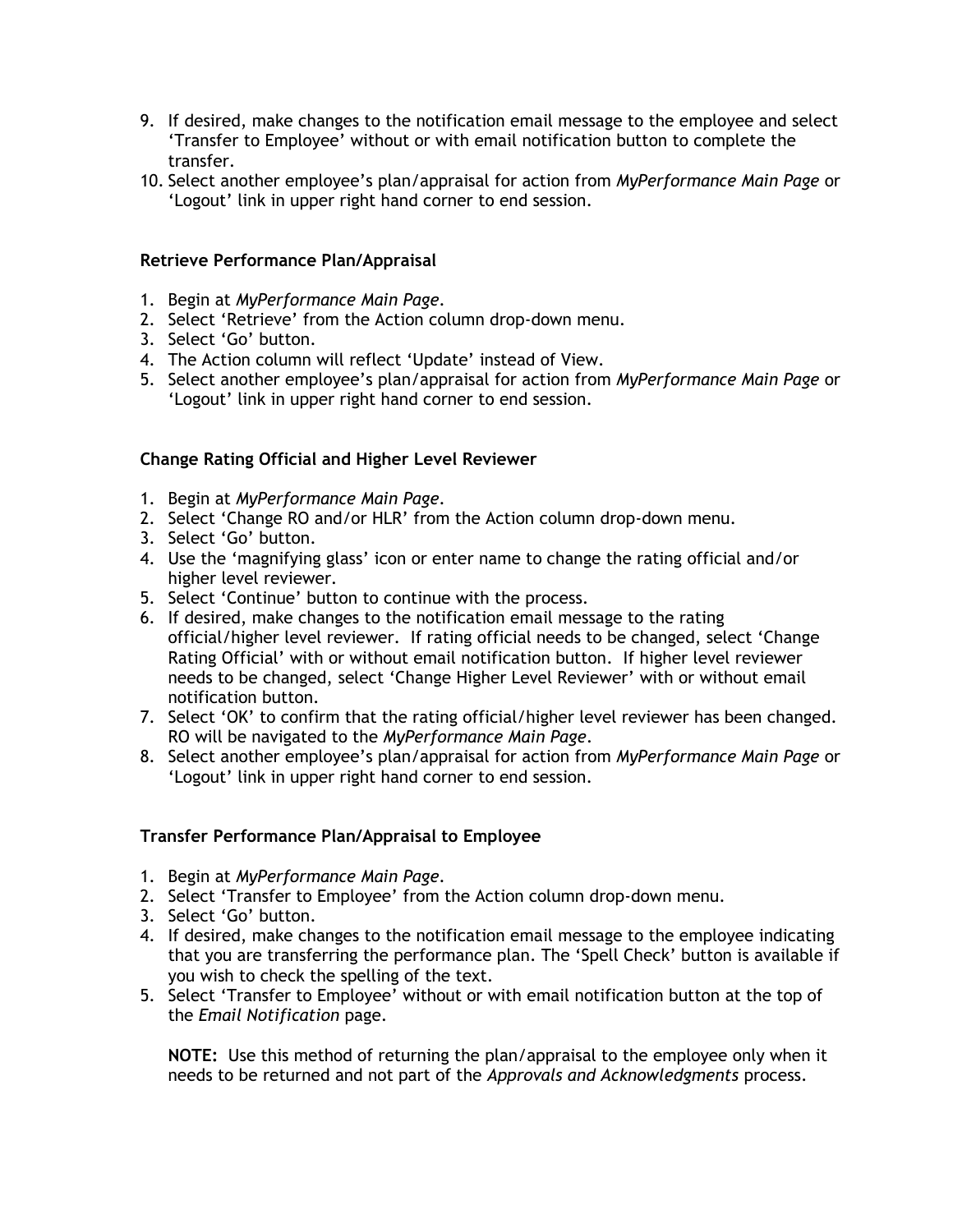6. Select another employee's plan/appraisal for action from *MyPerformance Main Page* or 'Logout' link in upper right hand corner to end session.

#### <span id="page-18-0"></span>**Document Employee Acknowledgment**

- 1. Begin at *MyPerformance Main Page*.
- 2. Select 'Update' button from the Action column drop-down menu.
- 3. Select 'Go' button.
- 4. Review Supervisory Commitment Statement and select Acknowledge button.
- 5. Select *Step 4: Approvals and Acknowledgments* tab.
- 6. Select 'Start' button in Step 4: Rating Official Document Employee Acknowledgment.
- 7. Select 'Unable to Sign', 'Refused', 'Other' or 'No System Access' from the drop down arrows for acknowledgment.
- 8. If Other, enter method in 'Other Method' text box.
- 9. Select 'calendar' icon or enter date (DD-MMM-YYYY).
- 10. Select 'Save' button.
- 11. Select 'Logout' link in upper right hand corner to end session.

#### <span id="page-18-1"></span>**Close Erroneous Performance Plan**

**NOTE:** If the plan status is 'Approved' or 'Modified,' this process can be used to close an erroneous performance plan. You must be the current owner of the performance plan.

- 1. Begin at *MyPerformance Main Page*.
- 2. Select 'Close' from the Action column drop-down menu.
- 3. Select 'Go' button.
- 4. A warning message is displayed, select 'Yes' button to continue the process.
- 5. Select another employee's plan/appraisal for action from *MyPerformance Main Page* or 'Logout' link in upper right hand corner to end session.

#### <span id="page-18-2"></span>**Delete Pending Performance Plan**

**NOTE:** If the plan status is 'Pending,' this process can be used to remove an erroneous performance plan from the database. You must be the current owner of the performance plan. Use caution when using this process as the action cannot be undone.

- 1. Begin at *MyPerformance Main Page*.
- 2. Select 'Delete' from the Action column drop-down menu.
- 3. Select 'Go' button.
- 4. A warning message is displayed, select 'Yes' button to continue the process.
- 5. Select another employee's plan/appraisal for action from *MyPerformance Main Page* or 'Logout' link in upper right hand corner to end session.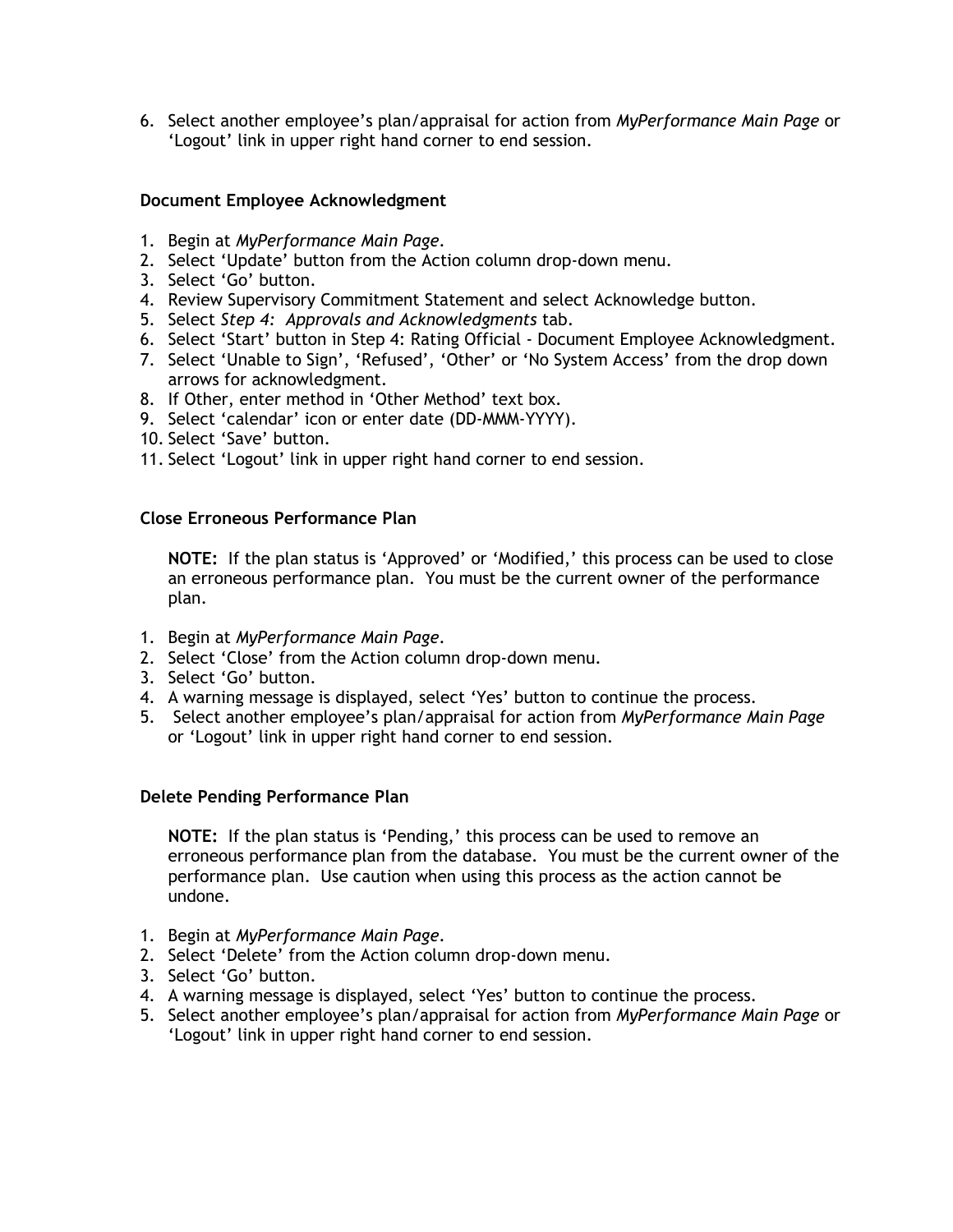#### <span id="page-19-0"></span>**Track Progress of Performance Plan/Appraisal during the Performance Cycle**

- 1. Begin at *MyPerformance Main Page*.
- 2. Select 'Track Progress' from the Action column drop-down menu.
- 3. Select 'Go' button.
- 4. Review the status of your employee's performance plan.
- 5. Select 'Print' button to print.
- 6. Select 'Go Back' button to continue or 'Logout' link in the upper right hand corner to end session.

#### <span id="page-19-1"></span>**Progress Review**

#### <span id="page-19-2"></span>**Create Progress Review**

- 1. Begin at *MyPerformance Main Page*.
- 2. Select 'Update' from the Action column drop-down menu.

**NOTE:** The current status is 'Plan Approved.'

- 3. Select 'Go' button.
- 4. Review Supervisory Commitment Statement and select Acknowledge button.
- 5. Select Progress Reviews tab.
- 6. Select 'Create Progress Review' button.
- 7. Review your employee's performance elements and standards.
- 8. Select 'Go Back to Progress Reviews' button or 'Logout' link in upper right hand corner to end session.

#### <span id="page-19-3"></span>**Request or Document Higher Level Reviewer Approval**

**NOTE:** The higher level reviewer approval process is optional. Check with your Component if higher level approval of the performance plan is required. If required:

- 1. Begin at *MyPerformance Main Page*.
- 2. Select 'Update' from Action column drop-down menu.

**NOTE:** The current status is 'Progress Review in Progress.'

- 3. Select 'Go' button.
- 4. Review Supervisory Commitment Statement and select Acknowledge button.
- 5. Select *Progress Reviews* tab.
- 6. Select 'Update' button under the Action column.
- 7. Select Approvals and Acknowledgments tab.
- 8. Select 'Start' button in Step 1: Rating Official Request or Document Higher Level Review.
- 9. To request higher level review, select 'Option A Transfer to the Higher Level Reviewer.'

**NOTE**: If you are both the rating official and the higher level reviewer, use Option B.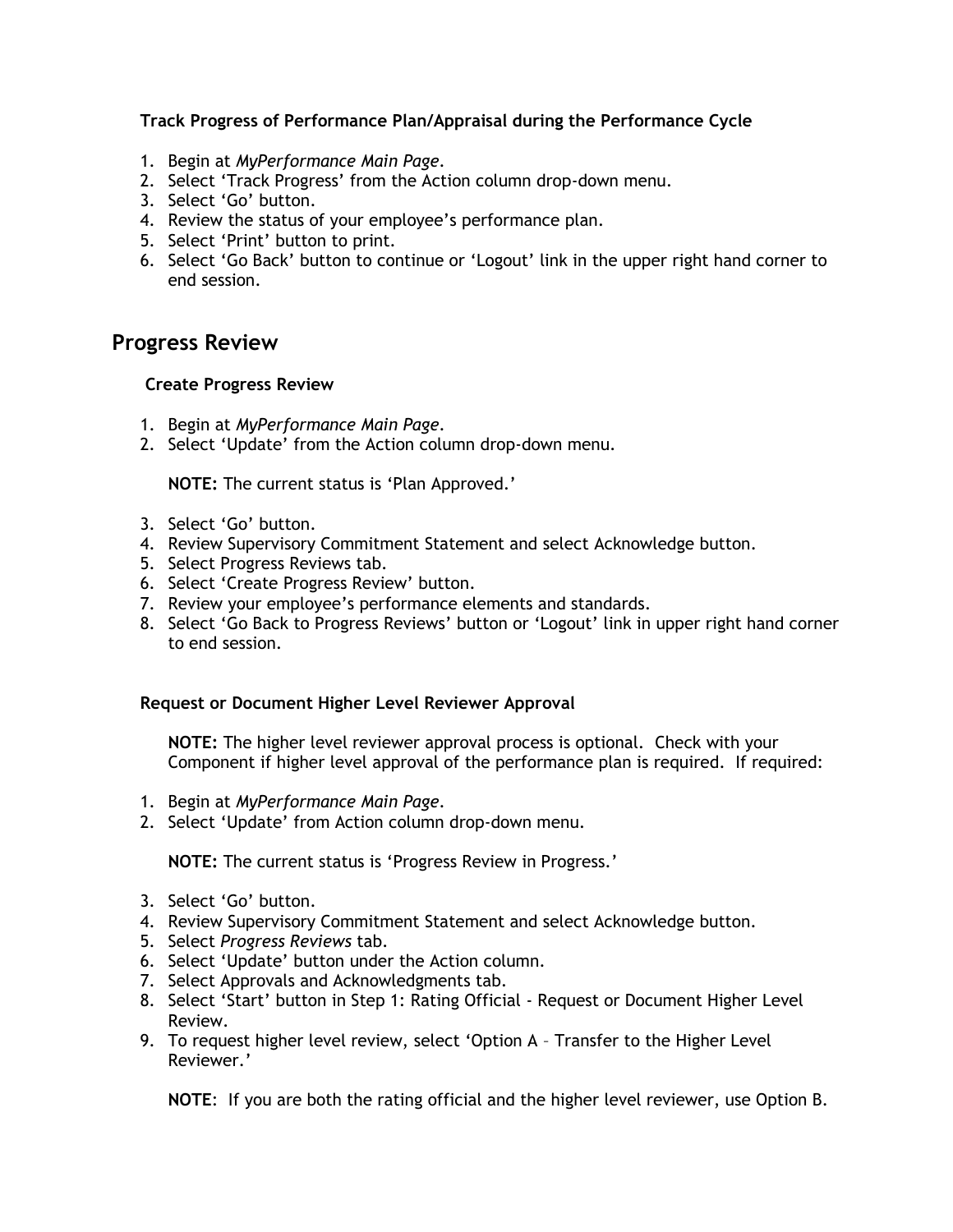- Change the name of the higher level reviewer, if necessary.
- Type an email message to higher level reviewer requesting review. The 'Spell Check' button is available if you wish to check the spelling of the text.
- Select 'Transfer to Higher Level Reviewer' without or with email notification button.

10. To document higher level review, select 'Option B – Document the higher level review has taken place by entering the following information.'

- Change the name of the higher level reviewer, if necessary.
- Change Review Date using the calendar icon or enter date (DD-MMM-YYYY).
- Select a Method of Review from the drop down arrow. If the method is Other, complete the 'Other Method' text field.
- Select 'Save' button.
- Certify that the printed copy of the appraisal form accurately presents the performance plan as seen by and approved by the higher level reviewer and the higher level reviewer has signed the appraisal form by selecting 'Yes' button.
- 11. In Step 3: Rating Official Document Communication to Employee, select 'Start' button or 'Logout' link in upper right hand corner to end session.

#### <span id="page-20-0"></span>**Document Communication to Employee**

- 1. Begin at *MyPerformance Main Page*.
- 2. Select 'Update' from Action column drop-down menu.

**NOTE:** The current status is 'Progress Review Approved by HLR or Progress Review in Progress.'

- 3. Select 'Go' button.
- 4. Review Supervisory Commitment Statement and select Acknowledge button.
- 5. Select Progress Reviews tab to list the employee's Progress Reviews.
- 6. Select 'Update' button for the selected Progress Review.
- 7. Select Approvals and Acknowledgments tab.
- 8. Select 'Start' button in Step 3: Rating Official Document Communication to Employee.
- 9. Enter the date the communication to the employee occurred in the 'Communication Date' field.
- 10. Select 'Communication Method' from drop-down menu. If the method is other, complete the 'Other' text field.
- 11. Select 'Save and Transfer to Employee for Acknowledgment' button.
- 12. If desired, make changes to the notification email message to the employee and select 'Transfer to Employee' without or with email notification button to complete the transfer.
- 13. Select another employee's plan/appraisal for action from *MyPerformance Main Page* or 'Logout' link in upper right hand corner to end session.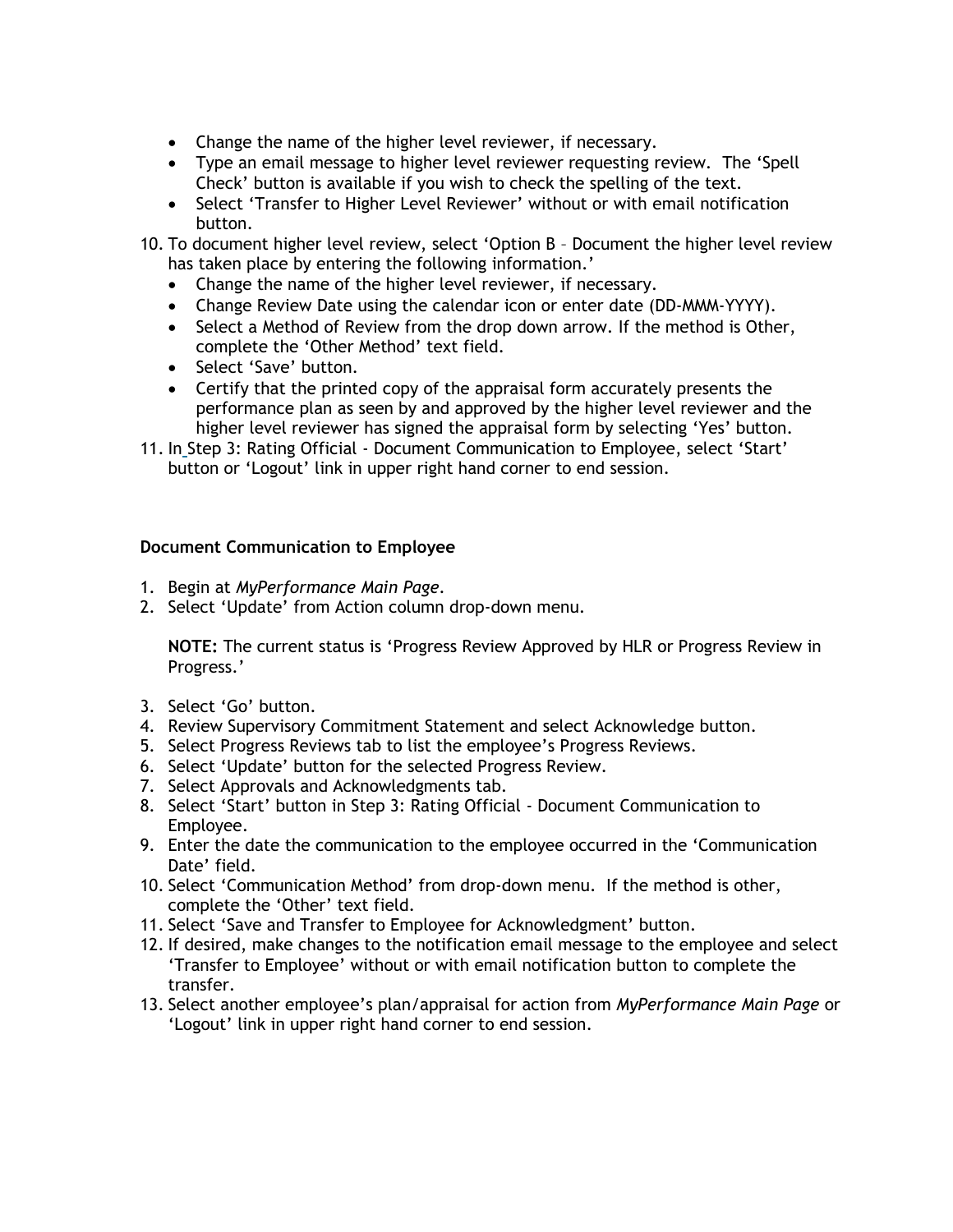## <span id="page-21-0"></span>**Final Performance Appraisal**

#### <span id="page-21-1"></span>**Enter Narrative and Ratings**

- 1. Begin at *MyPerformance Main Page*.
- 2. Select 'Update' from the Action column drop-down menu.

**NOTE:** The current status is 'Progress Review Completed' or 'Plan Approved.'

- 3. Select 'Go' button.
- 4. Review Supervisory Commitment Statement and select Acknowledge button.
- 5. Select *Annual Appraisal* tab to continue.
- 6. Select *Assessments and Ratings* tab to list the employee's performance elements and standards.
- 7. Select 'radio button' next to each performance element to display the performance element and standard(s) and the employee input.
- 8. Enter a narrative into the 'Rating Official box. You may copy and paste this data into the appropriate box from MS Word. The 'Spell Check' button is available if you wish to check the spelling of the text.
- 9. Recommend a performance element rating.
- 10. Select 'Go to Next Performance Element' button for each performance element and standard(s).
- 11. Select 'Go Back to Top of Page' when all narratives and ratings have been entered.
- 12. Select *Rating of Record* tab to continue with the process or 'Logout' link in upper right hand corner to end session.

#### <span id="page-21-2"></span>**Update Rating of Record**

- 1. Begin at *MyPerformance Main Page*.
- 2. Select 'Update' from the Action column drop-down menu.

**NOTE:** The current status is 'Progress Review Completed' or 'Plan Approved.'

- 3. Select 'Go' button.
- 4. Review Supervisory Commitment Statement and select Acknowledge button.
- 5. Select '*Annual Appraisal*' to continue.
- 6. Select *Rating of Record* tab.
- 7. If you need to change the assigned rating to a performance element, select 'Rating' drop-down arrow and select appropriate rating. If changes are made, the average score and rating of record will re-calculate.
- 8. Select *Approvals and Acknowledgments* tab to continue with the process or 'Logout' link in upper right hand corner to end session.

#### <span id="page-21-3"></span>**Request or Document Higher Level Reviewer Approval**

- 1. Begin at *MyPerformance Main Page*.
- 2. Select 'Update' from the Action column drop-down menu.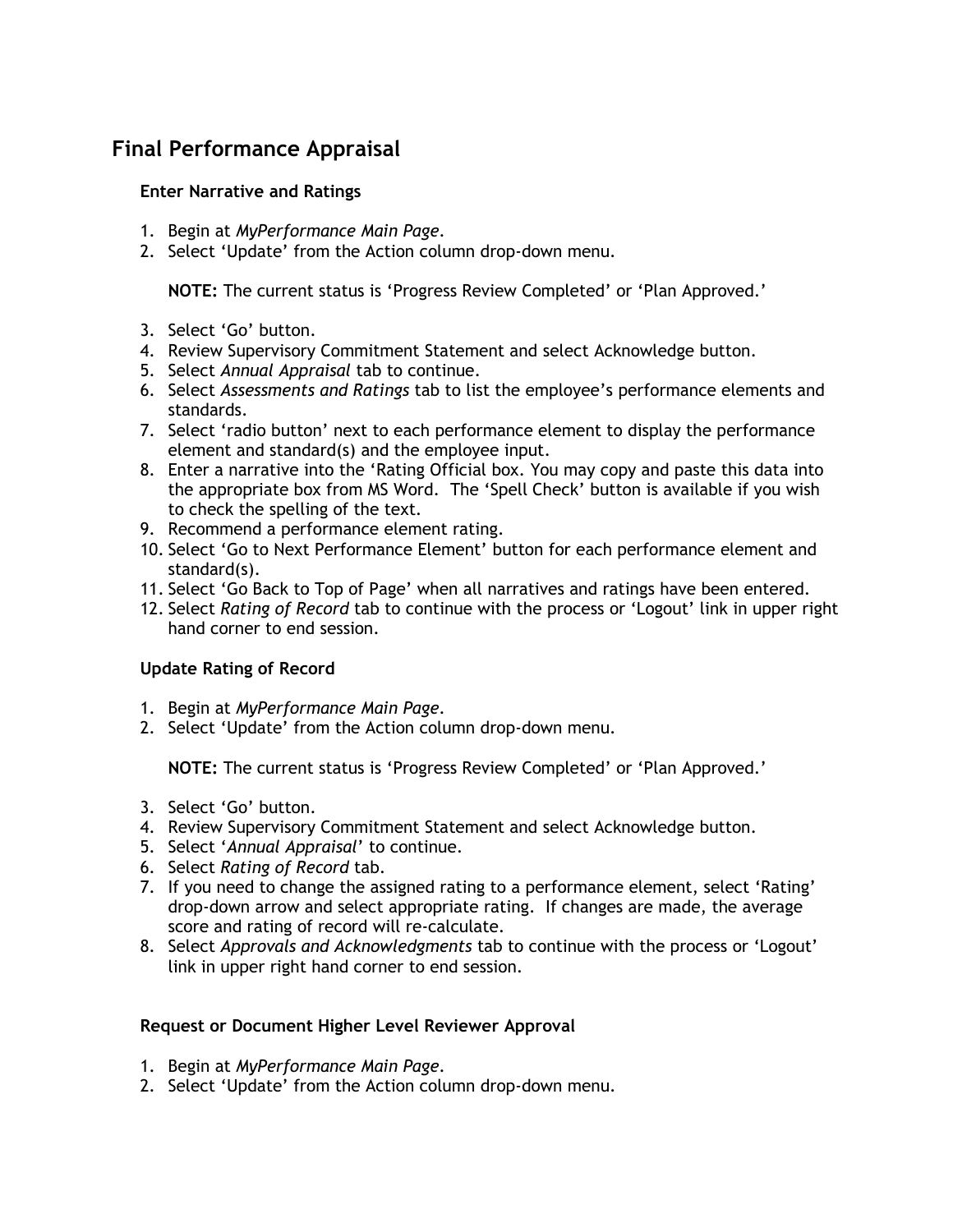**NOTE:** The current status is 'Progress Review Completed' or 'Plan Approved.'

- 3. Select 'Go' button.
- 4. Review Supervisory Commitment Statement and select Acknowledge button.
- 5. Select *Annual Appraisal* tab to continue.
- 6. Select *Approvals and Acknowledgments* tab.
- 7. In Step 1: Rating Official Request or Document Higher Level Review, select 'Start' button.
- 12. To request higher level review, select 'Option A Transfer to the Higher Level Reviewer.'

**NOTE**: If you are both the rating official and the higher level reviewer, use Option B.

- Change the name of the higher level reviewer, if necessary.
- Type an email message to higher level reviewer requesting review. The 'Spell Check' button is available if you wish to check the spelling of the text.
- Select 'Transfer to Higher Level Reviewer' without or with email notification button.
- 13. To document higher level review, select 'Option B Document the higher level review has taken place by entering the following information.'
	- Change the name of the higher level reviewer, if necessary.
	- Change Review Date using the calendar icon or enter date (DD-MMM-YYYY).
	- Select a Method of Review from the drop down arrow. If the method is Other, complete the 'Other Method' text field.
	- Select 'Save' button.
	- Certify that the printed copy of the appraisal form accurately presents the performance plan as seen by and approved by the higher level reviewer and the higher level reviewer has signed the appraisal form by selecting 'Yes' button.
- 14. In Step 3: Rating Official Document Communication to Employee, select 'Start' button or 'Logout' link in upper right hand corner to end session.

#### <span id="page-22-0"></span>**Document Communication to Employee**

- 1. Begin at *MyPerformance Main Page*.
- 2. Select 'Update' from the Action drop-down menu.
- 3. Select 'Go' button.
- 4. Review Supervisory Commitment Statement and select Acknowledge button.
- 5. Select *Annual Appraisal* tab to continue.
- 6. Select *Approvals and Acknowledgments* tab.
- 7. Select 'Start' button in Step 3: Rating Official Document Communication to the Employee.
- 8. Enter the date the communication to the employee occurred in the 'Communication Date' field.
- 9. Select 'Communication Method' from the drop-down menu. If the method is Other, complete the 'Other' text field.
- 10. Change the name of the rating official, if necessary.
- 11. Select 'Save' button.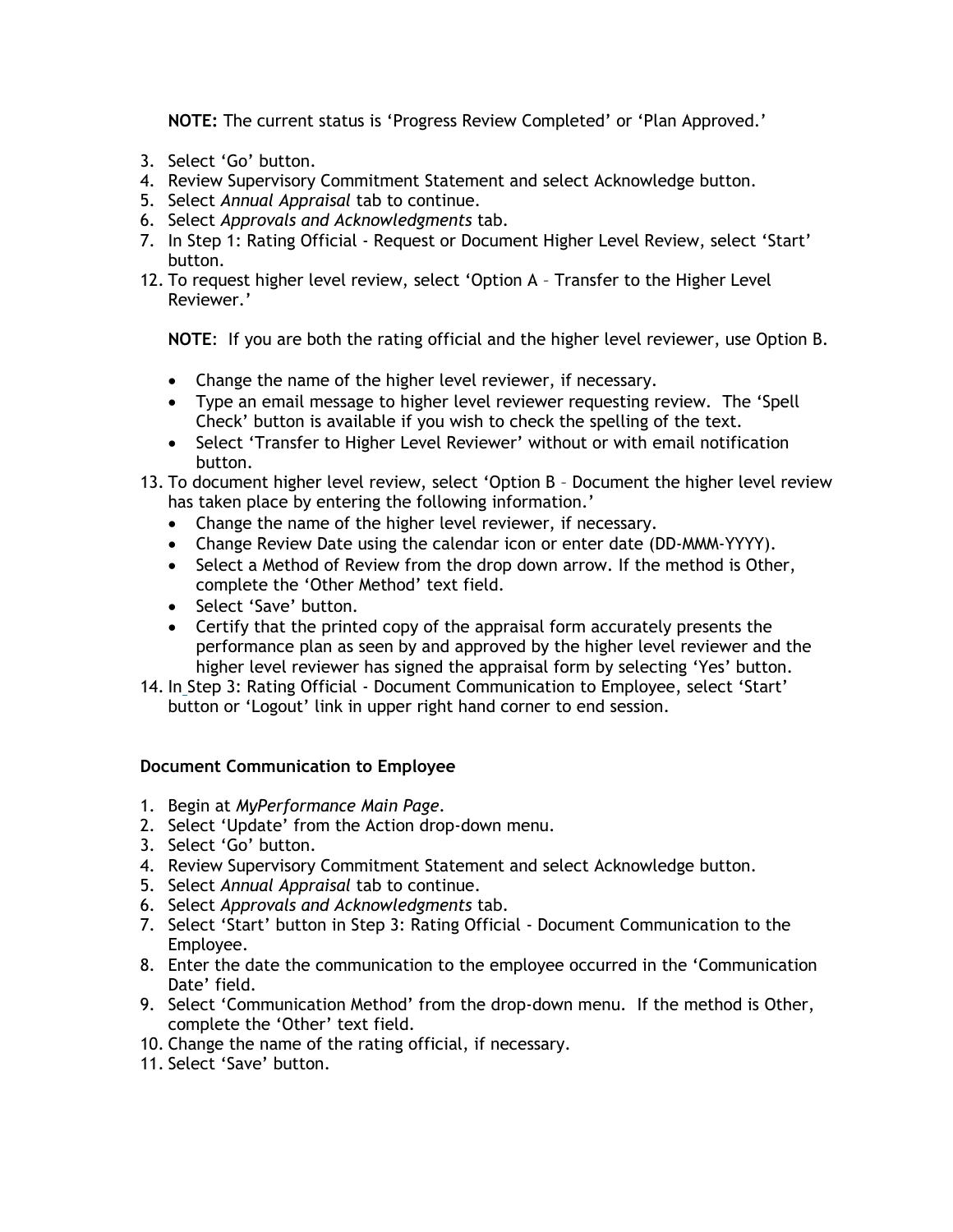- 12. Select 'Yes' button at the confirmation message. The appraisal will be removed from your plan/appraisals in progress and a copy will be placed under the 'Completed Plans/Appraisal' found on the *MyPerformance Main Page*.
- 13. Select 'Print Appraisal Form' button if you wish to print the form prior to exiting the annual appraisal.
- 14. Select 'Return to Main Page' button to start a new process or 'Logout' link in upper right hand corner to end session.

## <span id="page-23-0"></span>**Narrative Statements**

#### <span id="page-23-1"></span>**Create Narrative Statement**

- 1. Begin at *MyPerformance Main Page*.
- 2. Select 'Update' from the Action column drop-down menu.
- 3. Select 'Go' button.
- 4. Review Supervisory Commitment Statement and select Acknowledge button.
- 5. Select *Narrative Statements* tab.
- 6. Select 'Create Narrative Statement' button. Select 'Yes' button to continue after reviewing information message.
- 7. Select 'Go Back to Narrative Statements' button or 'Logout' link in upper right hand corner to end session.

#### <span id="page-23-2"></span>**Enter Narrative with Employee Input**

- 1. Begin at *MyPerformance Main Page*.
- 2. Select 'Update' from the Action column drop-down menu.

**NOTE:** The current status is 'Narrative Statement in Progress.'

- 3. Select 'Go' button.
- 4. Review Supervisory Commitment Statement and select Acknowledge button.
- 5. Select *Narrative Statements* tab to list the employee's narrative statements.
- 6. Select 'Update' button from the Action column.
- 7. Select *Assessments* tab to list the employee's performance elements and standards.
- 8. Select 'radio button' next to each performance elements to display the performance element and standard(s) and employee input.
- 9. Enter narrative into the 'Rating Official' box. You may copy and paste this data into the appropriate box from MS Word. The 'Spell Check' button is available if you wish to check the spelling of the text.
- 10. Select 'Go to Next Performance Element' button for each performance element and standard(s).
- 11. Select 'Go Back to Top of Page' when all narratives been entered.
- 12. Select 'Go Back to Narrative Statements' button at the top of the screen or 'Logout' link in upper right hand corner to end session.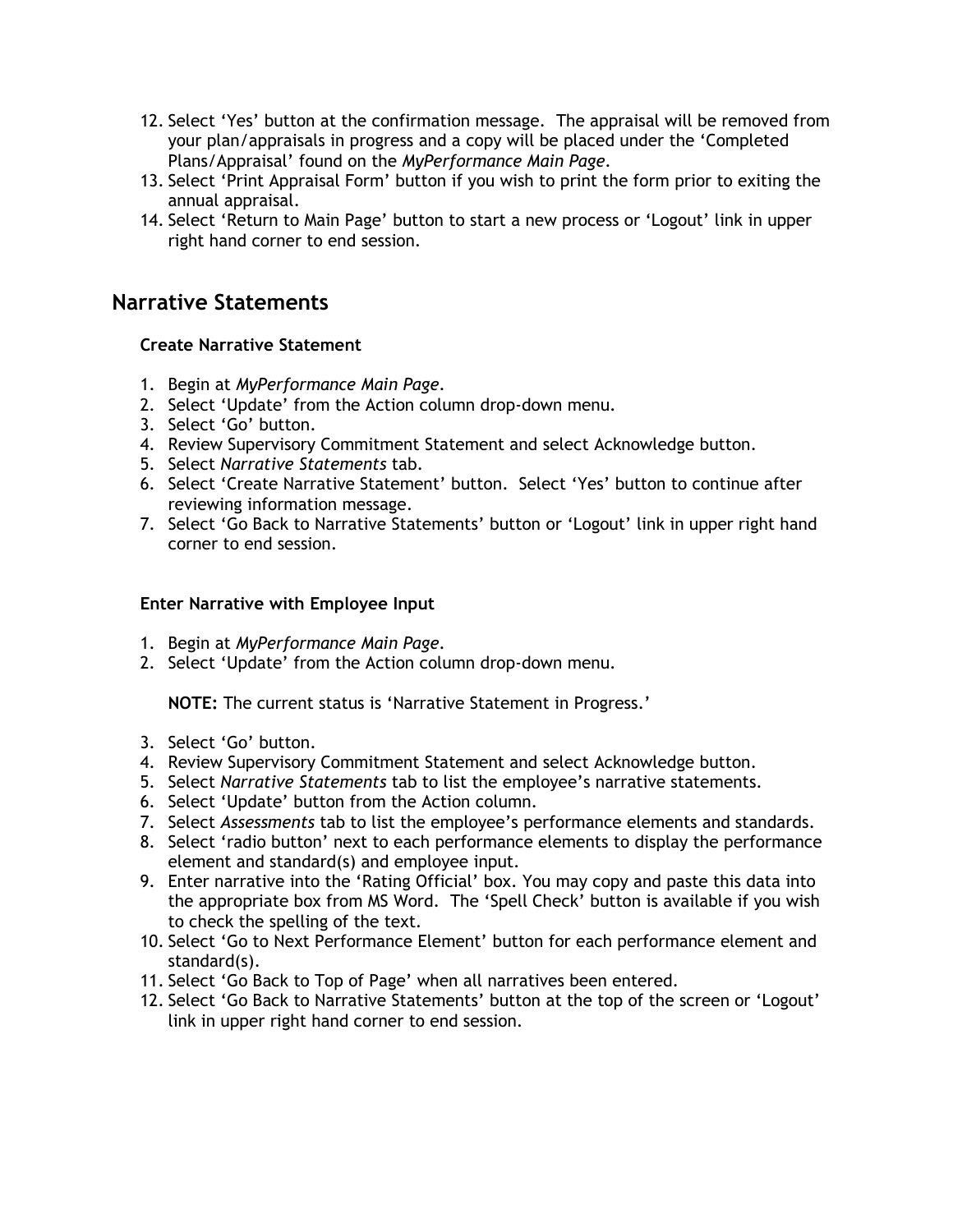#### <span id="page-24-0"></span>**Document Communication to Employee**

- 1. Begin at *MyPerformance Main Page*.
- 2. Select 'Update' from Action column drop-down menu.

**NOTE:** The current status is 'Narrative Statement is Pending.'

- 3. Select 'Go' button
- 4. Review Supervisory Commitment Statement and select Acknowledge button.
- 5. Select *Narrative Statements* tab to update the employee's narrative statements.
- 6. Select 'Update' button under Action column.
- 7. Select *Communication and Acknowledgments* tab.
- 8. Select 'Start' button in Step 1: Rating Official Document Communication to Employee.
- 9. Enter the date the communication to the employee occurred in the 'Communication Date' field.
- 10. Select 'Communication Method' from drop-down menu. If the method is Other, complete the 'Other' text field.
- 11. Select 'Save and Transfer to Employee for Acknowledgment' button.
- 12. If desired, make changes to the notification email message to the employee and select 'Transfer to Employee' without or with email notification button to complete the transfer. RO is navigated to *MyPerformance Main Page*.
- 13. Select another employee's plan/appraisal for action from *MyPerformance Main Page* or 'Logout' link in upper right hand to end session.

## <span id="page-24-1"></span>**Section 3 - Higher Level Reviewer**

## <span id="page-24-2"></span>**Performance Plan**

#### <span id="page-24-3"></span>**Choose an Action**

- 5. Begin at *MyPerformance Main Page*.
- 6. Select 'Update' or 'View' from the Action column drop-down menu.
- 7. Select 'Go' button.

NOTE: Choose an Action is available on every tab in the DoD Performance Management Appraisal Program.

8. Select 'Choose an Action drop down arrow, select the action and select 'Go' button to perform different actions throughout the performance cycle.

NOTE: Selection from Choose an Action depends on if you have Update or View capability for your employee's performance plan/appraisal.

- Change Rating Official or Higher Level Reviewer
- Track Progress
- Return to Main Page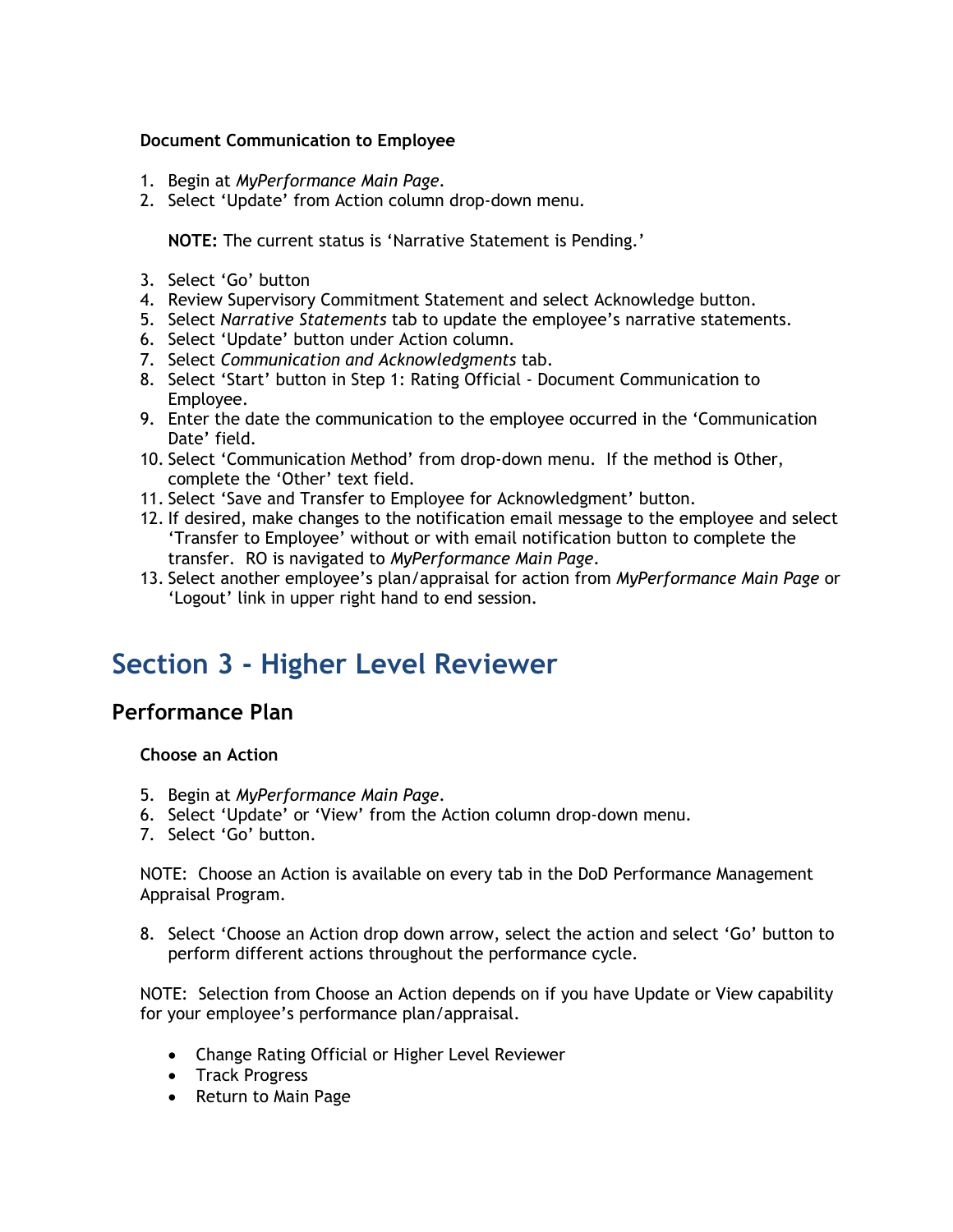#### <span id="page-25-0"></span>**Approve Performance Plan**

- 1. Login to MyBiz+ *at https://compo.dcpds.cpms.osd.mil/*.
- 2. Select '*Performance Management and Appraisal'* from Manager Functions under Key Services.
- 3. On *MyPerformance Main Page*, select 'Update' from the Action column drop-down menu.

**NOTE:** The current status is 'Plan Pending HLR Review.'

- 4. Select 'Go' button.
- 5. Review Supervisory Commitment Statement and select Acknowledge button.
- 6. Select any of the tabs to review information about the performance plan: *Step 1: Plan Details, Step 2: Mission Goals, or Step 3: Performance Elements and Standards tab*.
- 7. Select *Step 3: Performance Elements and Standards* tab and select View button under Action column to review employee's performance elements and standards. Select Go Back to Performance Elements button to view another performance element and standard(s).
- 8. Select '*Step 4: Approvals and Acknowledgments* tab.
- 9. In Step 2: Higher Level Reviewer Review, select 'Approve' button.
- 10. Enter an email message to the rating official indicating your approval. The 'Spell Check' button is available if you wish to check the spelling of the text.
- 11. Select 'Approve and Notify Rating Official' without or by email button.
- 12. You will receive a warning Do you wish to approve the Performance Plan Elements for (Employee Name)? Select 'No' or 'Yes' button to continue. You are navigated to *MyPerformance Main Page.*
- 13. Confirmation message received that the appraisal has been submitted to the rating official.
- 14. Select another employee's plan/appraisal for action from *MyPerformance Main Page* or 'Logout' link in upper right hand corner to end session.

#### <span id="page-25-1"></span>**Return Performance Plan for Change to Rating Official**

- 1. Begin at *MyPerformance Main Page*.
- 2. Select 'Update' from the Action column drop-down menu.
- 3. Select 'Go' button.
- 4. Review Supervisory Commitment Statement and select Acknowledge button.
- 5. Select any of the tabs to review information about the performance plan: *Step 1: Plan Details, Step 2: Mission Goals, or Step 3: Performance Elements and Standards tab*.
- 6. Select *Step 3: Performance Elements and Standards* tab and select 'View' button under Action column to review employee's performance elements and standards. Select 'Go Back to Performance Elements' button to view another performance element and standard(s).
- 7. Select *Step 4: Approvals and Acknowledgments* tab.
- 8. In Step 2: Higher Level Reviewer Review, select 'Return for Change' button.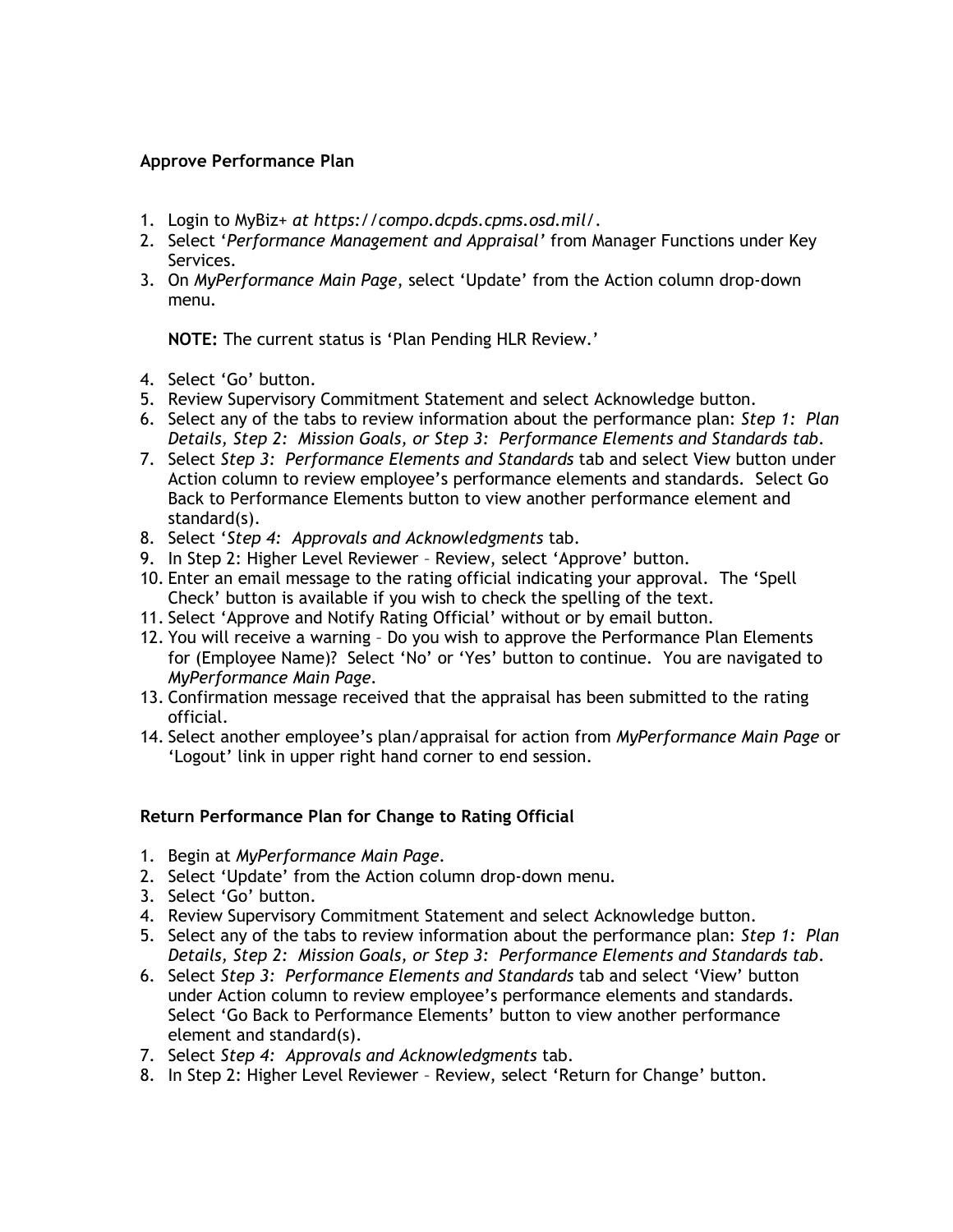- 9. Enter an email message to the rating official indicating the reason for returning. The 'Spell Check' button is available if you wish to check the spelling of the text.
- 10. Select 'Return to Rating Official' without or by email button.
- 11. You will receive a warning You have chosen to return the appraisal to the rating official for correction. Do you wish to continue? Select 'No' or 'Yes' button to continue. You are navigated to *MyPerformance Main Page.*
- 12. Select another employee's plan/appraisal for action from *MyPerformance Main Page* or 'Logout' link in upper right hand corner to end session.

## <span id="page-26-0"></span>**Performance Plan Re-approval**

#### <span id="page-26-1"></span>**Re-approve Performance Plan**

**NOTE**: Re-approval is required when updates are made to the approved performance elements and standards or additional performance elements and standards are added to an approved performance plan.

- 1. Begin at *MyPerformance Main Page*.
- 2. Select 'Update' button from the Action column drop-down menu.

**NOTE:** The current status is 'Plan Pending HLR Review.'

- 3. Select 'Go' button.
- 4. Review Supervisory Commitment Statement and select Acknowledge button.
- 5. Select any of the tabs to review information about the performance plan: *Step 1: Plan Details, Step 2: Mission Goals, or Step 3: Performance Elements and Standards tab*.
- 6. Select *Step 3: Performance Elements and Standards* tab and select View button under Action column to review employee's pending performance elements and standards. Select Go Back to Performance Elements button.
- 7. Select *Step 5: Performance Elements and Standards Re-approvals* tab.
- 8. In Step 2: Higher Level Reviewer Review, select 'Approve' button.
- 9. Enter an email message to the rating official indicating your approval. The 'Spell Check' button is available if you wish to check the spelling of the text.
- 10. Select 'Approve and Notify Rating Official' without or by email button.
- 11. You will receive a warning Do you wish to approve the Performance Plan Elements for (Employee Name)? Select 'No' or 'Yes' to continue. You are navigated to *MyPerformance Main Page.*
- 12. Confirmation message received that the appraisal has been submitted to the rating official.
- 13. Select another employee's plan/appraisal for action from *MyPerformance Main Page* or 'Logout' link in upper right hand corner to end session.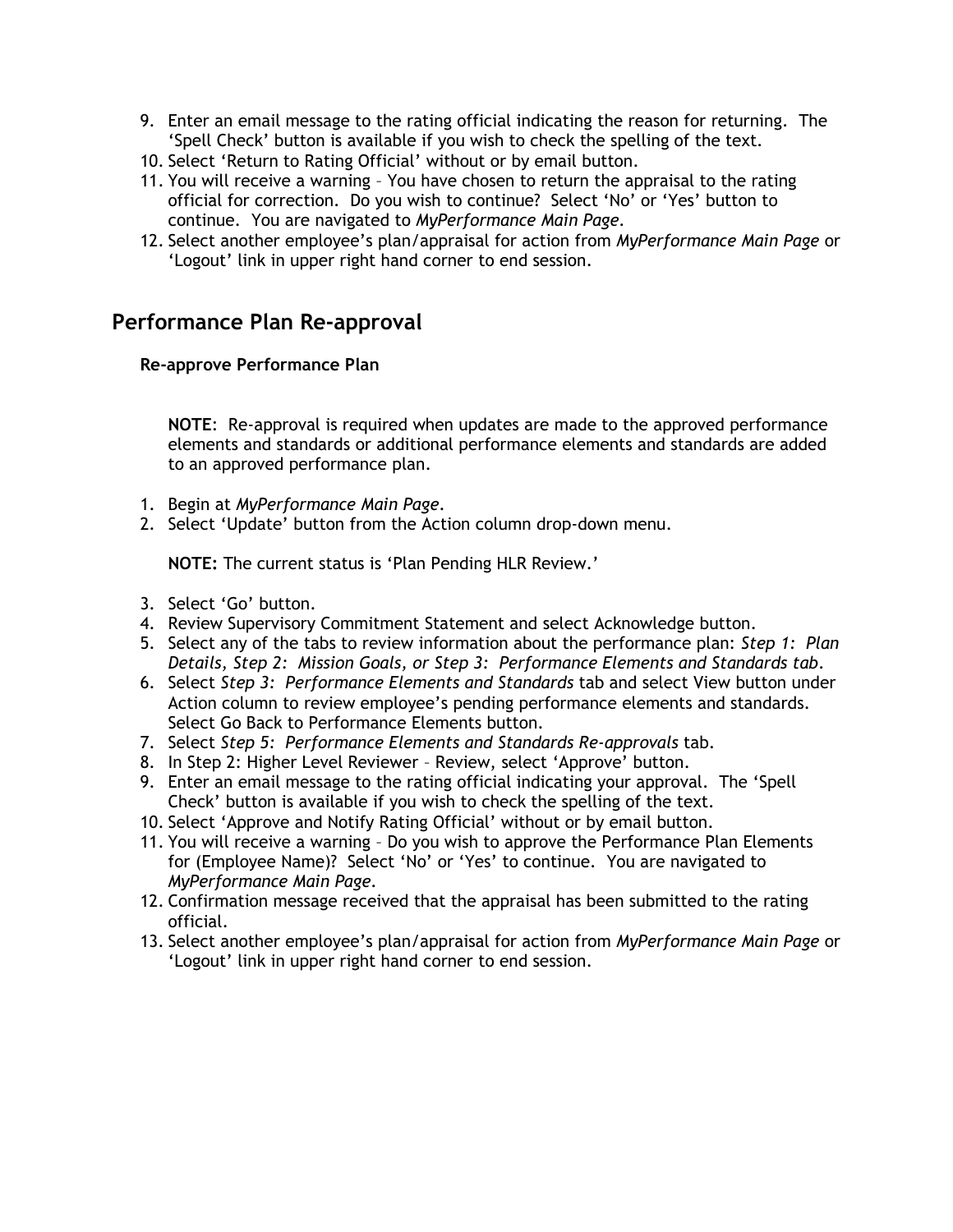#### <span id="page-27-0"></span>**Return Re-approve Performance Plan for Change to Rating Official**

- 1. Begin at *MyPerformance Main Page*.
- 2. Select 'Update' from the Action column drop-down menu.
- 3. Select 'Go' button.
- 4. Review Supervisory Commitment Statement and select Acknowledge button.
- 5. Select any of the tabs to review information about the performance plan: *Step 1: Plan Details, Step 2: Mission Goals, or Step 3: Performance Elements and Standards tab*.
- 6. Select *Step 3: Performance Elements and Standards* tab and select 'View' button under Action column to review employee's pending performance elements and standards. Select 'Go Back to Performance Elements' button.
- 7. Select *Step 5: Performance Elements and Standards Re-approvals* tab.
- 8. In Step 2: Higher Level Reviewer Review, select 'Return for Change' button.
- 9. Enter an email message to the rating official indicating the reason for returning. The 'Spell Check' button is available if you wish to check the spelling of the text.
- 10. Select 'Return to Rating Official' without or by email button.
- 11. You will receive a warning You have chosen to return the appraisal to the rating official for correction. Do you wish to continue? Select 'No' or 'Yes' button to continue. You are navigated to *MyPerformance Main Page.*
- 12. Select another employee's plan/appraisal for action from *MyPerformance Main Page* or 'Logout' link in upper right hand corner to end session.

## <span id="page-27-1"></span>**Progress Review**

#### <span id="page-27-2"></span>**Approve Progress Review**

**NOTE:** The higher level reviewer approval process is optional. Check with your Component if higher level approval of the Progress Review is required. If required:

- 1. Begin at *MyPerformance Main Page*.
- 2. Select 'Update' from the Action column drop-down menu.

**NOTE:** The current status is 'Progress Review Pending HLR Approval.'

- 3. Select 'Go' button.
- 4. Review Supervisory Commitment Statement and select Acknowledge button.
- 5. Select *Progress Reviews* tab to view the employee's progress review.
- 6. Select 'Update' button under Action column.
- 7. Select *Approvals and Acknowledgments* tab.
- 8. In Step 2: Higher Level Reviewer Review (if required), select 'Approve' button.
- 9. Enter an email message to the rating official indicating your approval. The 'Spell Check' button is available if you wish to check the spelling of the text.
- 10. Select 'Approve and Notify Rating Official' without or by email button.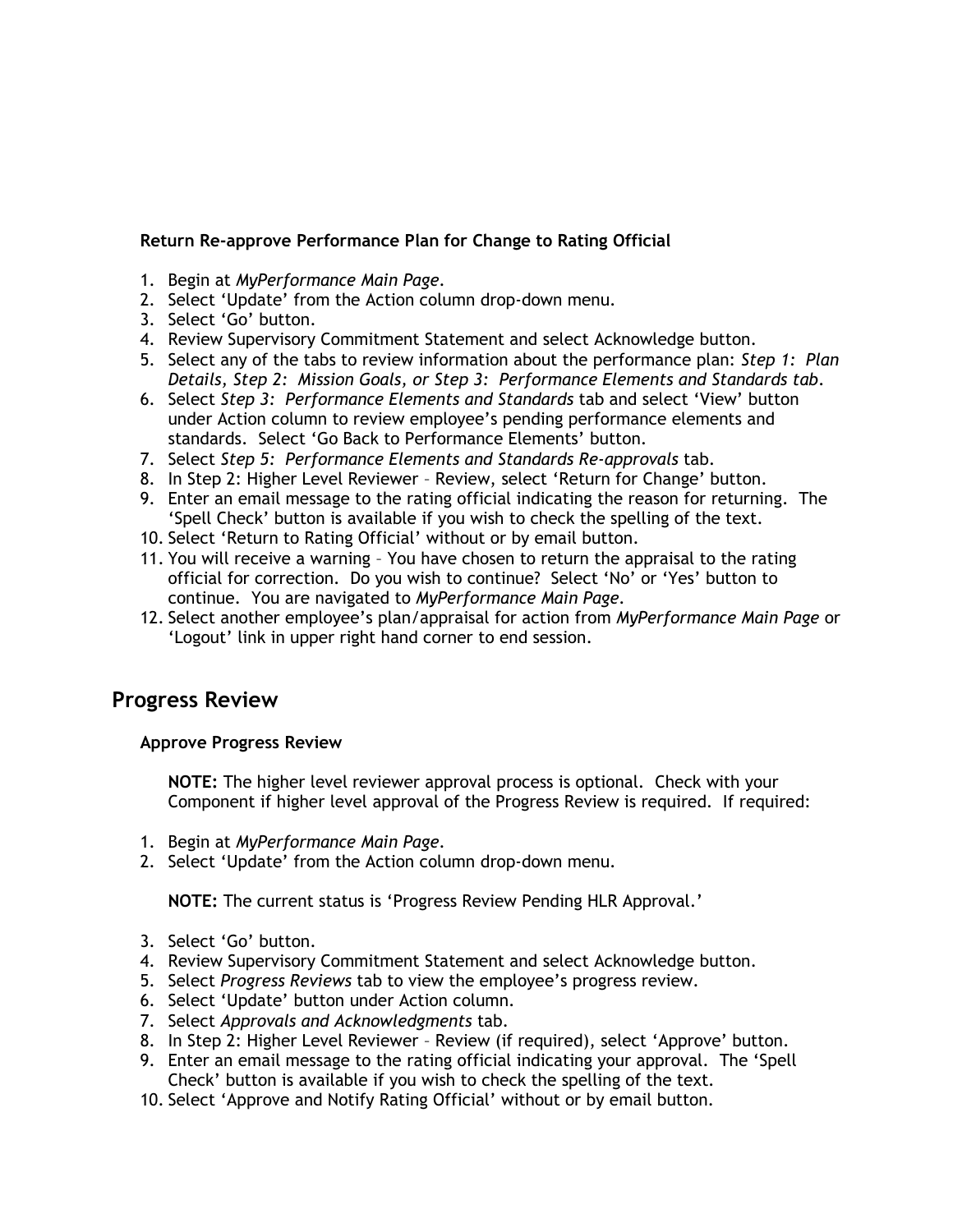- 11. You will receive a 'Warning' Do you wish to approve the Progress Review for (Employee Name)? Select 'No' or 'Yes' to continue. You are navigated to *MyPerformance Main Page.*
- 12. Select another employee's plan/appraisal for action from *MyPerformance Main Page* or 'Logout' link in upper right hand corner to end session.

#### <span id="page-28-0"></span>**Return Progress Review for Change to Rating Official**

- 1. Begin at *MyPerformance Main Page*.
- 2. Select 'Update' from the Action column drop-down menu.

**NOTE:** The current status is 'Progress Review Pending HLR Approval.'

- 3. Select 'Go' button.
- 4. Review Supervisory Commitment Statement and select Acknowledge button.
- 5. Select *Progress Reviews* tab to view the employee's progress review.
- 6. Select 'Update' button under the Action column.
- 7. Select *Approvals and Acknowledgments* tab.
- 8. In Step 2: Higher Level Reviewer Review (if required), select 'Return for Change' button.
- 9. Enter an email message to the rating official indicating your reason for returning progress review. The 'Spell Check' button is available if you wish to check the spelling of the text.
- 10. Select 'Return to Rating Official' without or with email notification button.
- 11. You will receive a warning You have chosen to return the appraisal to the rating official for correction. Do you wish to continue? Select 'No' or 'Yes' button to continue. You are navigated to *MyPerformance Main Page.*
- 12. Select another employee's plan/appraisal for action from *MyPerformance Main Page* or 'Logout' link in upper right hand corner to end session.

## <span id="page-28-1"></span>**Final Performance Appraisal**

#### <span id="page-28-2"></span>**Review Narrative and Recommended Rating of Record**

- 1. Begin at *MyPerformance Main Page*.
- 2. Select 'Update' from the Action column drop-down menu.

**NOTE:** The current status is 'Appraisal Pending HLR Approval.'

- 3. Select 'Go' button.
- 4. Review Supervisory Commitment Statement and select Acknowledge button.
- 5. Select *Annual Appraisals* tab to access the *Assessments and Ratings, Rating of Record and Approvals and Acknowledgments* tabs.
- 6. Select *Assessments and Ratings* tab to view the performance elements and standards and ratings.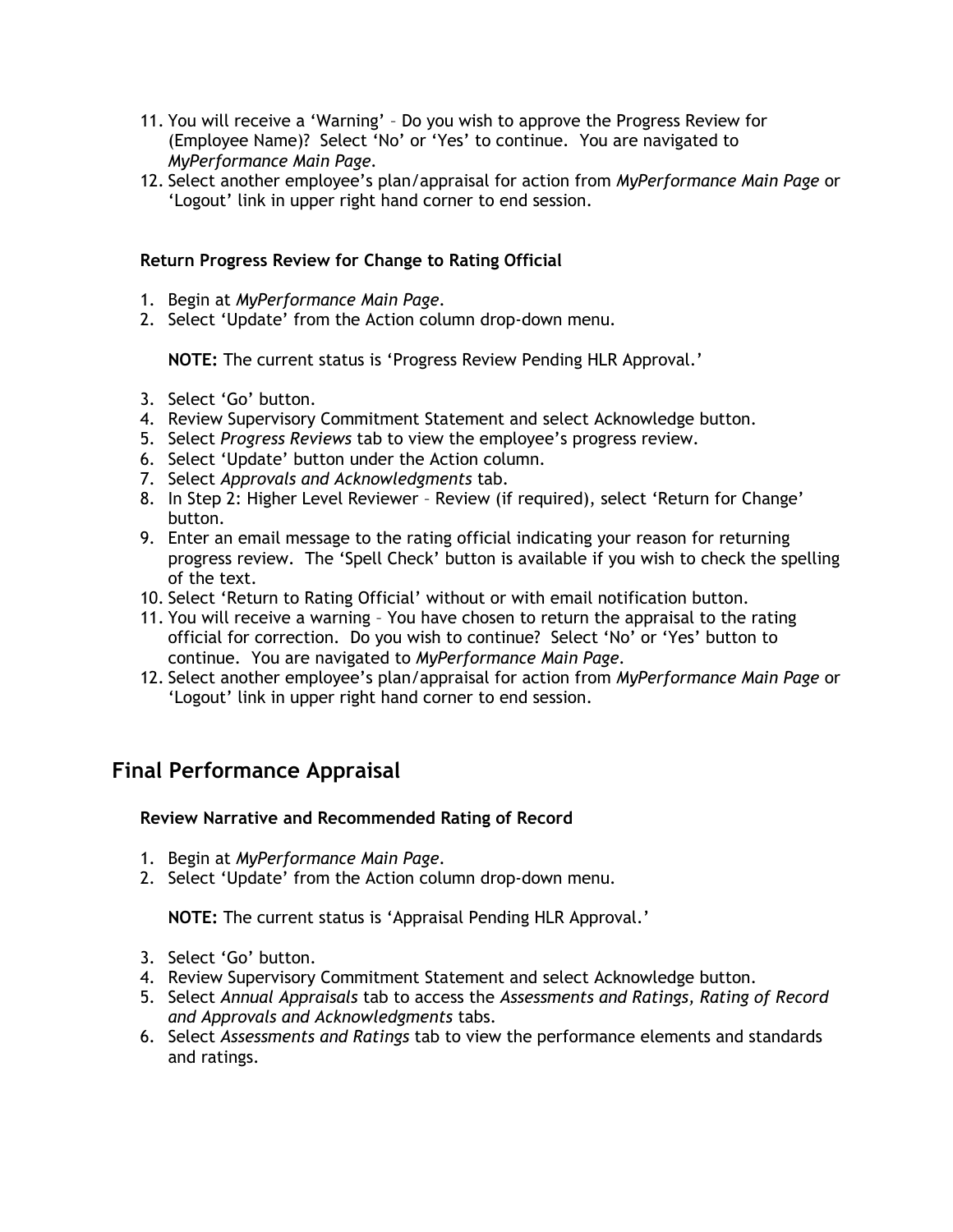- 7. Select radio button next to each performance element and standard(s) to view the performance element and standard(s), employee input, and rating official narrative and recommended ratings.
- 8. Once all elements have been viewed, select *Rating of Record* tab.
- 9. The average score and rating of record will be available in Rating of Record.
- 10. Select 'Return to Main Page' button or 'Logout' link in upper right hand corner to end session.

#### <span id="page-29-0"></span>**Finalize Ratings of Annual Appraisal**

- 1. Begin at *MyPerformance Main Page*.
- 2. Select 'Update' from the Action column drop-down menu.

**NOTE:** The current status is 'Appraisal Pending HLR Approval'

- 3. Select 'Go' button.
- 4. Review Supervisory Commitment Statement and select Acknowledge button.
- 5. Select *Annual Appraisal* tab to access the *Assessments and Ratings, Rating of Record and Approvals and Acknowledgments* tabs.
- 6. Select *Assessments and Ratings* tab to see the performance elements and standards ratings.
- 7. Select radio button next to each performance element and standard(s) to view the performance element and standard(s), employee input, and rating official narrative and recommended ratings.
- 8. Once all elements have been viewed, select *Rating of Record* tab.
- 9. The average score and rating of record will be available in *Rating of Record* tab.
- 10. Select *Approvals and Acknowledgments* tab.
- 11. In Step 2: Higher Level Reviewer Review, select 'Finalize Ratings' button.
- 12. Enter an email message to the rating official(s) indicating approval. The 'Spell Check' button is available if you wish to check the spelling of the text.
- 13. Select 'Approve and Notify Rating Official' without or by email button.
- 14. You will receive a 'Warning' Do you wish to approve the Annual Appraisal for (Employee Name)? Select 'No' or 'Yes' to continue. You are navigated to *MyPerformance Main Page.*
- 15. Select another employee's plan/appraisal for action from *MyPerformance Main Page* or 'Logout' link in upper right hand corner to end session.

#### <span id="page-29-1"></span>**Return Annual Appraisal for Change to Rating Official**

- 1. Begin at *MyPerformance Main Page*.
- 2. Select 'Update' from the Action column drop-down menu.

**NOTE:** The current status' is 'Appraisal Pending HLR Approval.'

- 3. Select 'Go' button.
- 4. Review Supervisory Commitment Statement and select Acknowledge button.